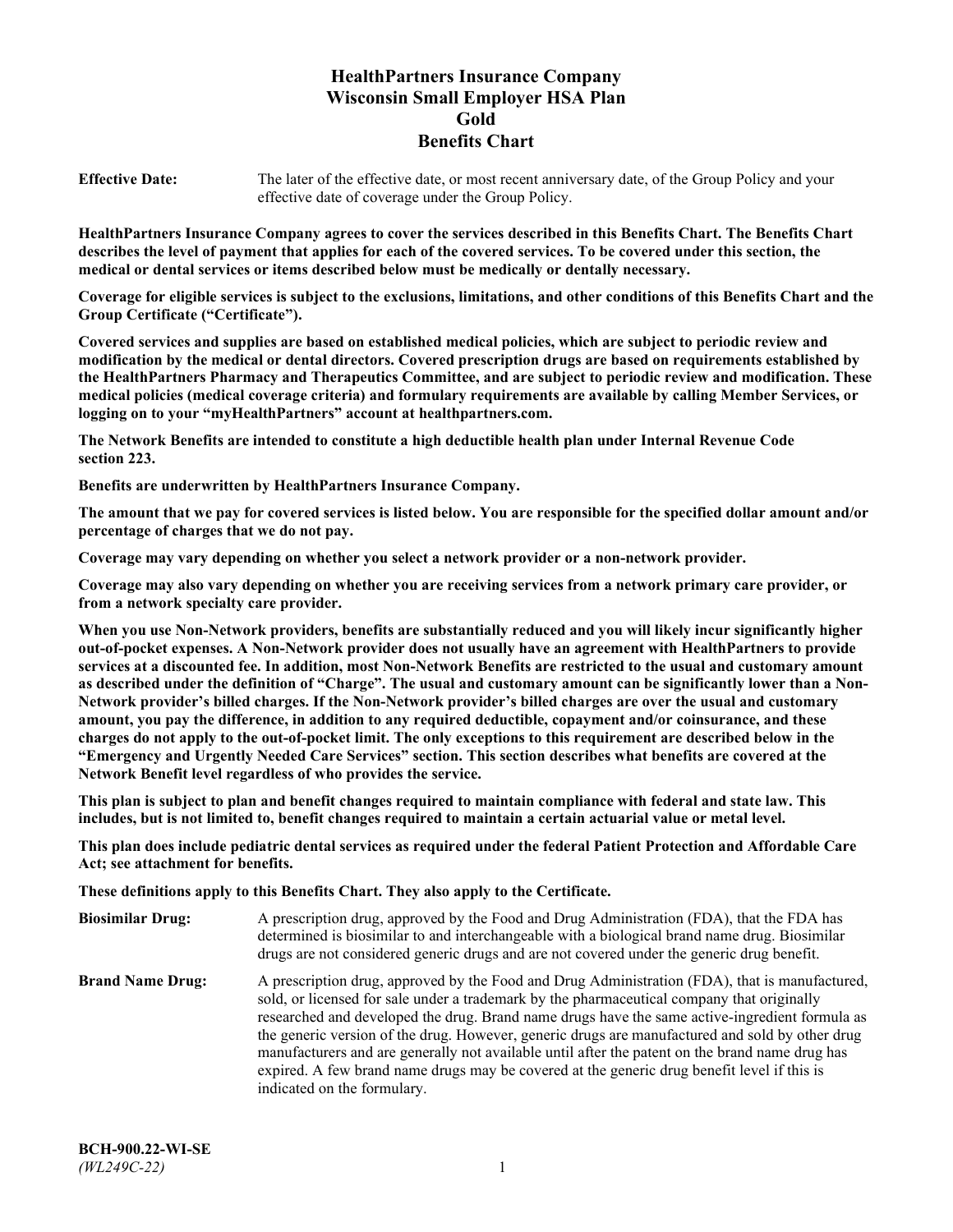| <b>Calendar Year</b> | This is the 12-month period beginning 12:01 A.M. Central Time, on January 1, and ending 12:00<br>A.M. Central Time of the next following December 31.                                                                                                                                                                                                                                                                                                                                                                                                                                                                                                                                                                   |
|----------------------|-------------------------------------------------------------------------------------------------------------------------------------------------------------------------------------------------------------------------------------------------------------------------------------------------------------------------------------------------------------------------------------------------------------------------------------------------------------------------------------------------------------------------------------------------------------------------------------------------------------------------------------------------------------------------------------------------------------------------|
| Charge:              | For covered services delivered by a network provider, this is the provider's discounted fee for a<br>given medical/surgical service, procedure or item.                                                                                                                                                                                                                                                                                                                                                                                                                                                                                                                                                                 |
|                      | For covered services delivered by non-network providers, a contracted rate may apply if such<br>arrangement is available to HealthPartners.                                                                                                                                                                                                                                                                                                                                                                                                                                                                                                                                                                             |
|                      | For the usual and customary charge for covered services delivered by non-network providers, our<br>payment is calculated using one of the following options, depending on availability: 1) a<br>percentage of the Medicare fee schedule; 2) a comparable schedule if the service is not on the<br>Medicare fee schedule; or 3) a commercially reasonable rate for such service if a fee schedule is<br>not available.                                                                                                                                                                                                                                                                                                   |
|                      | The usual and customary charge is the maximum amount allowed that we consider in the<br>calculation of the payment of charges incurred for certain covered services. You must pay for any<br>charges above the usual and customary charge, and they do not apply to the out-of-pocket limit.                                                                                                                                                                                                                                                                                                                                                                                                                            |
|                      | A charge is incurred for covered ambulatory medical and surgical services, on the date the service<br>or item is provided. A charge is incurred for covered inpatient services, on the date of admission to<br>a hospital. To be covered, a charge must be incurred on or after your effective date and on or<br>before the termination date.                                                                                                                                                                                                                                                                                                                                                                           |
|                      | Copayment/Coinsurance: The specified dollar amount, or percentage, of charges incurred for covered services, which we do<br>not pay, but which you must pay, each time you receive certain medical services, procedures or<br>items. Our payment for those covered services or items begins after the copayment or coinsurance<br>is satisfied. Covered services or items requiring a copayment or coinsurance are specified in this<br>Benefits Chart.                                                                                                                                                                                                                                                                 |
|                      | For services provided by a network provider:<br>An amount which is listed as a flat dollar copayment is applied to a network provider's discounted<br>charge for a given service. However, if the network provider's discounted charge for a service or<br>item is less than the flat dollar copayment, you will pay the network provider's discounted charge.<br>An amount which is listed as a percentage of charges or coinsurance is based on the network<br>provider's discounted charges, calculated at the time the claim is processed, which may include an<br>agreed upon fee schedule rate for case rate or withhold arrangements.                                                                            |
|                      | For services provided by a non-network provider:<br>Any copayment or coinsurance is applied to the lesser of the provider's charges or the usual and<br>customary charge for a service.                                                                                                                                                                                                                                                                                                                                                                                                                                                                                                                                 |
|                      | A copayment or coinsurance is due at the time a service is provided, or when billed by the<br>provider. The copayment or coinsurance applicable for a scheduled visit with a HealthPartners<br>network provider will be collected for each visit, late cancellation and failed appointment.                                                                                                                                                                                                                                                                                                                                                                                                                             |
| Deductible:          | The specified dollar amount of charges incurred for covered services, which we do not pay, but an<br>enrollee or a family has to pay first in a calendar year. Our payment for those services or items<br>begins after the deductible is satisfied. For network providers, the amount of the charges that apply<br>to the deductible are based on the network provider's discounted charges, calculated at the time<br>the claim is processed, which may include an agreed upon fee schedule rate for case rate or<br>withhold arrangements. For non-network providers, the amount of charges that apply to the<br>deductible are the lesser of the provider's charges or the usual and customary charge for a service. |
|                      | Any amounts paid or reimbursed by a third party, including but not limited to: point of service<br>rebates, manufacturer coupons, manufacturer debits cards or other forms of direct reimbursement<br>to an Insured for a product or service, will not apply toward your deductible, to the extent<br>permitted under state and federal law.                                                                                                                                                                                                                                                                                                                                                                            |
|                      | All services are subject to the deductible unless otherwise indicated below in this Benefits Chart.                                                                                                                                                                                                                                                                                                                                                                                                                                                                                                                                                                                                                     |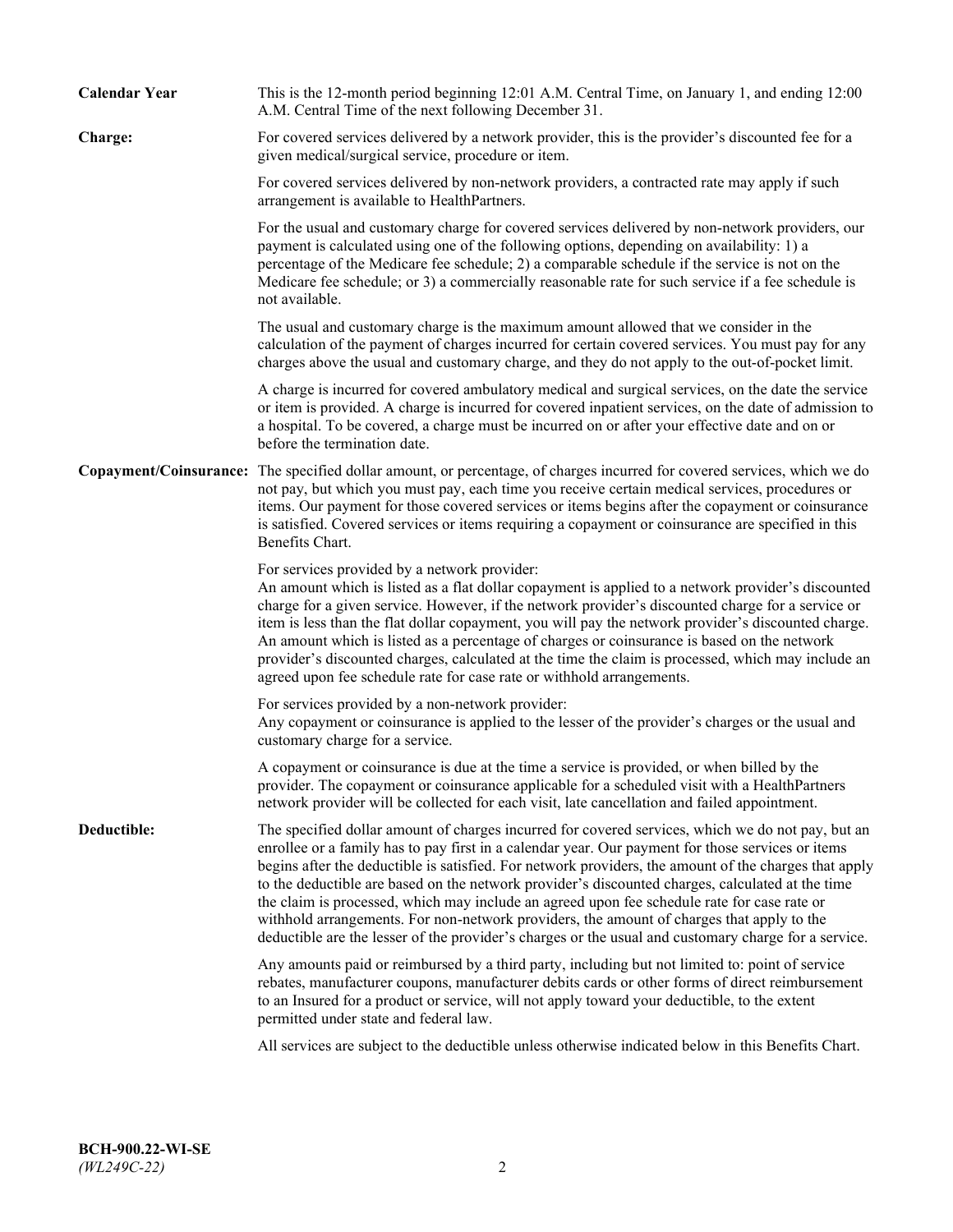| Formulary:                                 | This is a current list, which may be revised from time to time, of prescription drugs, medications,<br>equipment and supplies covered by us as indicated in this Benefits Chart which are covered at the<br>highest benefit level. Some drugs on the formulary may require prior authorization to be covered<br>as formulary drugs. The formulary, and information on drugs that require prior authorization, are<br>available by calling Member Services, or logging on to your "myHealthPartners" account at<br>healthpartners.com. |
|--------------------------------------------|---------------------------------------------------------------------------------------------------------------------------------------------------------------------------------------------------------------------------------------------------------------------------------------------------------------------------------------------------------------------------------------------------------------------------------------------------------------------------------------------------------------------------------------|
| <b>Generic Drug:</b>                       | A prescription drug, approved by the Food and Drug Administration (FDA), that the FDA has<br>determined is comparable to a brand name drug product in dosage form, strength, route of<br>administration, quality, intended use and documented bioequivalence. Generally, generic drugs<br>cost less than brand name drugs. Some brand name drugs may be covered at the generic drug<br>benefit level if this is indicated on the formulary.                                                                                           |
| <b>Lifetime Maximum</b><br><b>Benefit:</b> | The specified coverage limit actually paid by us for services and/or charges incurred by you for any<br>given procedure or diagnosis. Payment of benefits under this Benefits Chart ceases when that lifetime<br>maximum benefit is reached. You have to pay for any subsequent charges.                                                                                                                                                                                                                                              |
| <b>Non-Formulary Drug:</b>                 | This is a prescription drug, approved by the Food and Drug Administration (FDA), that is not on<br>the formulary, is medically necessary and is not investigative or experimental or otherwise<br>excluded under the Certificate.                                                                                                                                                                                                                                                                                                     |
| <b>Out-of-Pocket Expenses:</b>             | You pay the specified copayments/coinsurance and deductibles applicable for particular services,<br>subject to the out-of-pocket limit described below. These amounts are in addition to the monthly<br>premium payments.                                                                                                                                                                                                                                                                                                             |
| <b>Out-of-Pocket Limit:</b>                | You pay the copayments/coinsurance and deductibles for covered services, to the individual or<br>family out-of-pocket limit. Thereafter we cover 100% of the charges incurred for all other covered<br>services, for the rest of the calendar year. You pay amounts greater than the out-of-pocket limit if<br>you exceed any lifetime maximum benefit or any visit or day limits.                                                                                                                                                    |
|                                            | Non-Network Benefits above the usual and customary charge (see definition of charge above) do<br>not apply to the out-of-pocket limit.                                                                                                                                                                                                                                                                                                                                                                                                |
|                                            | Non-Network Benefits for transplant surgery do not apply to the out-of-pocket limit.                                                                                                                                                                                                                                                                                                                                                                                                                                                  |
|                                            | Any amounts paid or reimbursed by a third party, including but not limited to: point of service<br>rebates, manufacturer coupons, manufacturer debit cards or other forms of direct reimbursement to<br>an Insured for a product or service, will not apply as an out-of-pocket expense, to the extent<br>permitted under state and federal law.                                                                                                                                                                                      |
|                                            | You are responsible to keep track of the out-of-pocket expenses. Contact Member Services for<br>assistance in determining the amount paid by the enrollee for specific eligible services received.<br>Claims for reimbursement under the out-of-pocket limit provisions are subject to the same time<br>limits and provisions described under the "Claims Provisions" section of the Certificate.                                                                                                                                     |
| <b>Primary Care Providers:</b>             | These are providers in the following categories: Family Practice, General Practice, Internal<br>Medicine, Pediatrics, Adolescent Medicine, Adult Medicine and Geriatrics.                                                                                                                                                                                                                                                                                                                                                             |
|                                            | Specialty Care Providers: These are providers who are not in the following categories: Family Practice, General Practice,<br>Internal Medicine, Pediatrics, Adolescent Medicine, Adult Medicine and Geriatrics.                                                                                                                                                                                                                                                                                                                       |
| <b>Specialty Drug List:</b>                | This is a current list, which may be revised from time to time, of prescription drugs, medications,<br>equipment and supplies, which are typically bio-pharmaceuticals. The purpose of a specialty drug<br>list is to facilitate enhanced monitoring of complex therapies used to treat specific conditions.<br>Specialty drugs are covered by us as indicated in this Benefits Chart. The specialty drug list is<br>available by calling Member Services, or logging on to your "myHealthPartners" account at<br>healthpartners.com. |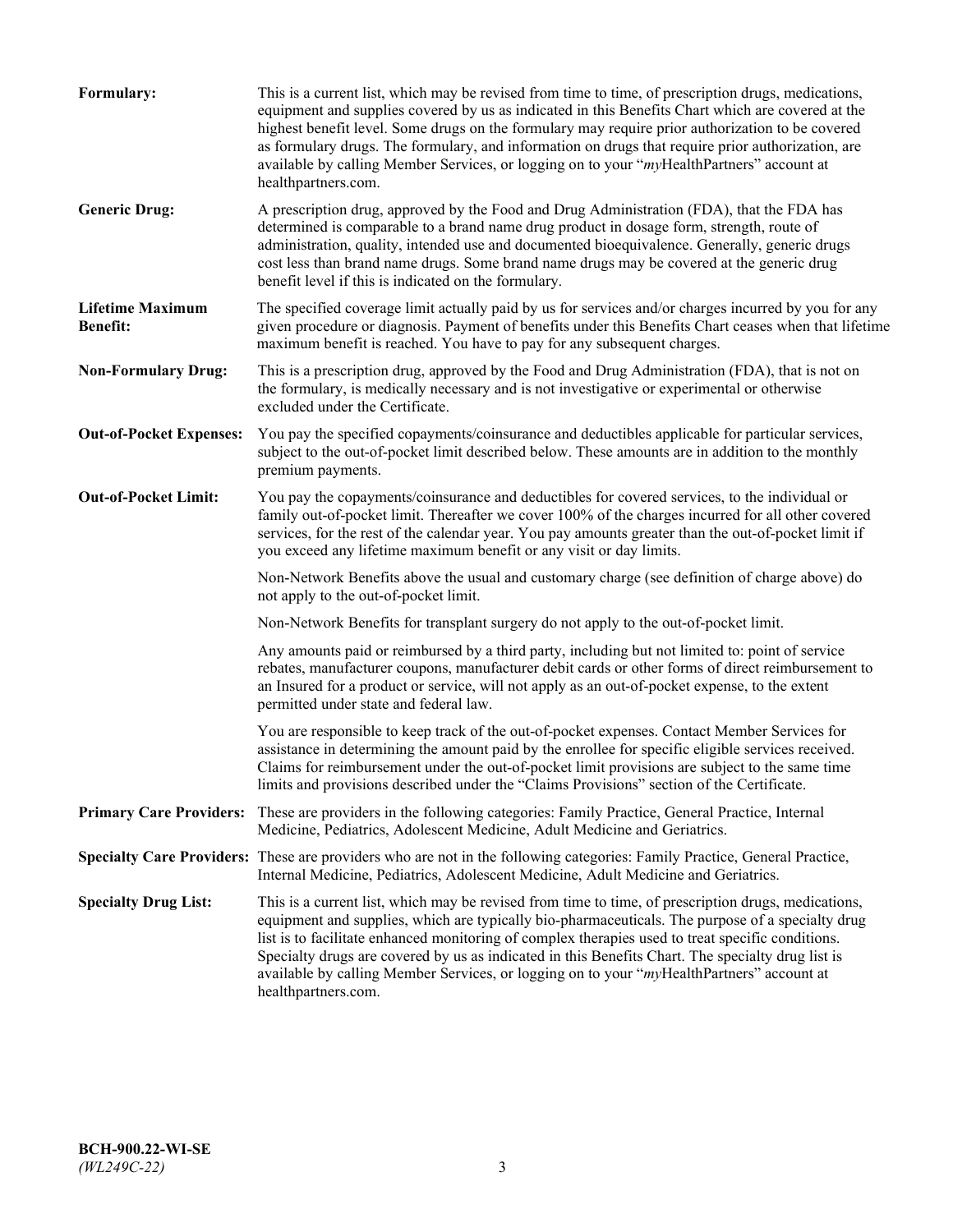### **DEDUCTIBLES AND OUT-OF-POCKET LIMITS**

## **Individual calendar year deductible (applies to an employee enrolled for single coverage)**

| Network Benefits | <b>Non-Network Benefits</b> |
|------------------|-----------------------------|
| \$2,000          | \$10,000                    |

## **Family calendar year deductible (applies to an employee and dependents enrolled for family coverage)**

| <b>Network Benefits</b> | <b>Non-Network Benefits</b> |
|-------------------------|-----------------------------|
| \$4,000                 | \$20,000                    |

Separate deductibles must be satisfied under the Network Benefits and Non-Network Benefits.

Any amounts paid or reimbursed by a third party, including but not limited to: point of service rebates, manufacturer coupons, manufacturer debits cards or other forms of direct reimbursement to an Insured for a product or service, will not apply toward your deductible, to the extent permitted under state and federal law.

### **Individual calendar year out-of-pocket limit (applies to an employee enrolled for single coverage)**

| <b>Network Benefits</b> | <b>Non-Network Benefits</b> |
|-------------------------|-----------------------------|
| \$4,500                 | \$30,000                    |

### **Family calendar year out-of-pocket limit (applies to an employee and dependents enrolled for family coverage)**

| <b>Network Benefits</b>                                                    | <b>Non-Network Benefits</b> |
|----------------------------------------------------------------------------|-----------------------------|
| \$9,000, subject to a maximum individual<br>Out-of-Pocket Limit of \$8,700 | \$60,000                    |

Separate Out-of-Pocket Limits must be satisfied under Network Benefits and Non-Network Benefits.

Non-Network Benefits above the usual and customary charge will not apply to the individual or family Out-of-Pocket Limit.

Non-Network Benefits for transplant surgery do not apply to the Out-of-Pocket Limit.

Any amounts paid or reimbursed by a third party, including but not limited to: point of service rebates, manufacturer coupons, manufacturer debit cards or other forms of direct reimbursement to an Insured for a product or service, will not apply as an out-of-pocket expense, to the extent permitted under state and federal law.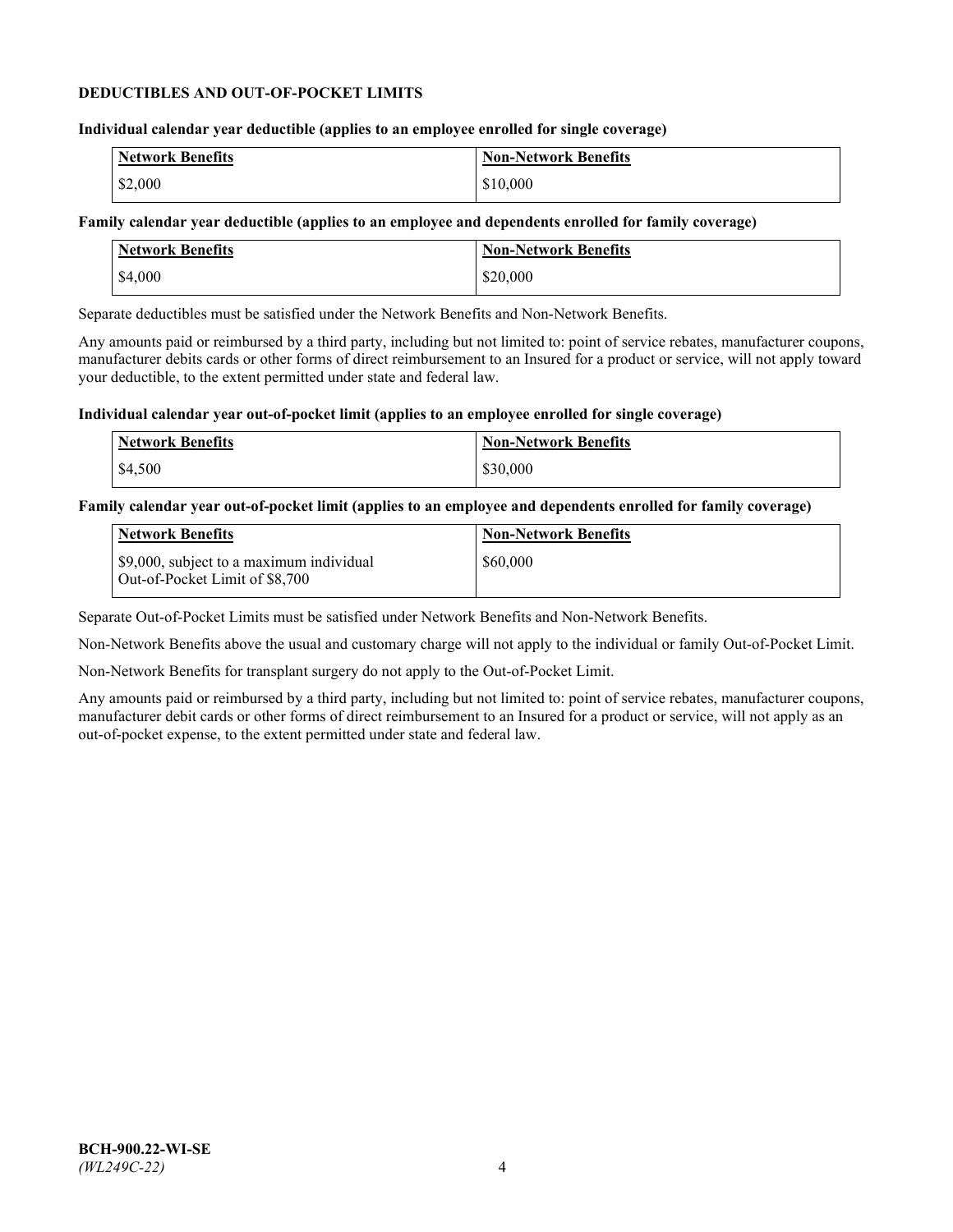# **AMBULANCE AND MEDICAL TRANSPORTATION**

## **Covered Services:**

We cover ambulance and medical transportation for medical emergencies.

We also cover medically necessary, non-emergency transportation if it meets our medical coverage criteria. Covered services and supplies are based on established medical policies, which are subject to periodic review and modification by the medical directors. These medical policies (medical coverage criteria) and applicable prior authorization requirements are available by calling Member Services, or logging on to your "*my*HealthPartners" account a[t healthpartners.com.](https://www.healthpartners.com/hp/index.html)

| <b>Network Benefits</b>       | <b>Non-Network Benefits</b> |
|-------------------------------|-----------------------------|
| 100% of the charges incurred. | See Network Benefits.       |

## **Not Covered:**

See "Services Not Covered" in the Certificate.

# **AUTISM SERVICES**

## **Covered Services:**

We cover prior authorized evidence-based intensive-level and nonintensive-level treatment of autism spectrum disorders (autism disorder, Asperger's syndrome or pervasive development disorder not otherwise specified).

Covered services are based on established medical policies, which are subject to periodic review and modification by the medical directors. These medical policies (medical coverage criteria) are available by calling Member Services, or logging on to your "*my*HealthPartners" account at [healthpartners.com.](https://www.healthpartners.com/hp/index.html)

Your network provider will coordinate the prior authorization process for any autism treatment services. You may call Member Services at 952-883-5000 or toll-free at 855-813-3888 if you have any questions or concerns regarding the authorization process.

Please call Member Services at 952-883-5000 or toll-free at 855-813-3888 to request authorization for autism treatment services from a non-network provider.

**Intensive-level services** for children diagnosed with autism spectrum disorders. Intensive-level services must begin on or after 2 years of age and end before 9 years of age. Intensive-level services, on average, are services provided for more than 20 hours of treatment per week. (The average number of hours a week is calculated over a six-month period.)

| Network Benefits                         | <b>Non-Network Benefits</b>              |
|------------------------------------------|------------------------------------------|
| 100% of the charges incurred.            | 50% of the charges incurred.             |
| Limited to 240 visits per calendar year. | Limited to 240 visits per calendar year. |

The maximum number of visits is combined for Network Benefits and Non-Network Benefits. Visit limits are based on the minimum coverage amounts available at the time of publication. Additional visits may be available if required due to revised minimum coverage amounts being issued by the Office of the Commissioner of Insurance. See our medical coverage criteria for current visit limits.

## **Intensive-level services lifetime maximum benefit**

| Network Benefits                                                     | <b>Non-Network Benefits</b>                                          |
|----------------------------------------------------------------------|----------------------------------------------------------------------|
| 4 years of cumulative services under this plan or any<br>other plan. | 4 years of cumulative services under this plan or any<br>other plan. |

The Lifetime Maximum Benefit is combined for Network Benefits and Non-Network Benefits.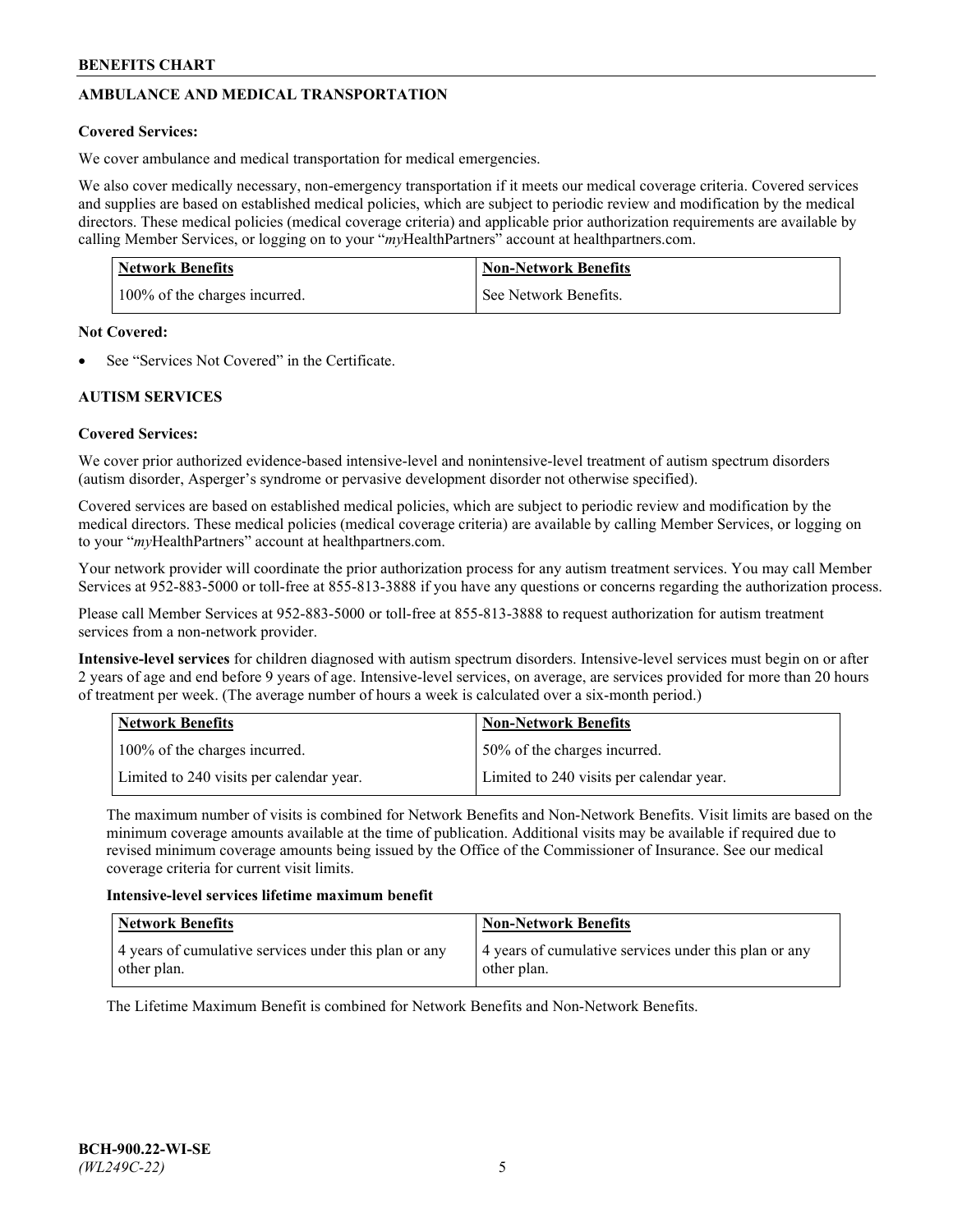**Nonintensive-level services** for Insureds diagnosed with autism spectrum disorders

| Network Benefits                         | <b>Non-Network Benefits</b>              |
|------------------------------------------|------------------------------------------|
| 100% of the charges incurred.            | 50% of the charges incurred.             |
| Limited to 120 visits per calendar year. | Limited to 120 visits per calendar year. |

The maximum number of visits is combined for Network Benefits and Non-Network Benefits. Visit limits are based on the minimum coverage amounts available at the time of publication. Additional visits may be available if required due to revised minimum coverage amounts being issued by the Office of the Commissioner of Insurance. See our medical coverage criteria for current visit limits.

## **Not Covered:**

See "Services Not Covered" in the Certificate.

# **BEHAVIORAL HEALTH SERVICES**

## **Covered Services:**

Covered services are based on established medical policies, which are subject to periodic review and modification by the medical directors. These medical policies (medical coverage criteria) are available by calling Member Services, or logging on to your "*my*HealthPartners" account at [healthpartners.com.](https://www.healthpartners.com/hp/index.html)

**Transitional treatment services:** These are services for the treatment of nervous or mental disorders and substance use disorders which are provided to an Insured in a less restrictive manner than are inpatient hospital services but in a more intensive manner than are outpatient services. Transitional treatment services are services offered by a provider, and certified by the Wisconsin Department of Health Services for each of the following (except the last bulleted item):

- Mental health services for covered adults in a day treatment program.
- Mental health services for covered children in a day hospital treatment program.
- Services for persons with chronic mental illness provided through a community support program.
- Residential treatment programs for covered persons with substance use disorder.
- Substance use disorder services in a day treatment program.
- Services for persons who are experiencing a mental health crisis or who are in a situation likely to turn into a mental health crisis if support is not provided.
- Intensive outpatient programs for the treatment of psychoactive substance use disorders provided in accordance with the patient placement criteria of the American Society of Addiction Medicine.

## **Mental health services**

We cover services for mental health diagnoses as described in the Diagnostic and Statistical Manual of Mental Disorders – Fifth Edition (DSM 5) (most recent edition).

We provide coverage for mental health treatment ordered by a Wisconsin court under a valid court order that is issued on the basis of a behavioral care evaluation performed by a licensed psychiatrist or doctoral level licensed psychologist, which includes a diagnosis and an individual treatment plan for care in the most appropriate, least restrictive environment. We must be given a copy of the court order and the behavioral care evaluation, and the service must be a covered benefit under this plan, and the service must be provided by a network provider, or other provider as required by law.

**Outpatient services:** We cover medically necessary outpatient professional mental health services for evaluation, crisis intervention, and treatment of mental health disorders.

A comprehensive diagnostic assessment will be used as the basis for a determination by a mental health professional, concerning the appropriate treatment and the extent of services required.

Outpatient services we cover for a diagnosed mental health condition include the following:

- Individual, group, family and multi-family therapy.
- Medication management provided by a physician, certified nurse practitioner, or physician's assistant.
- Psychological testing services for the purposes of determining the differential diagnoses and treatment planning for patients currently receiving behavioral health services.
- Partial hospitalization services in a licensed hospital or community mental health center.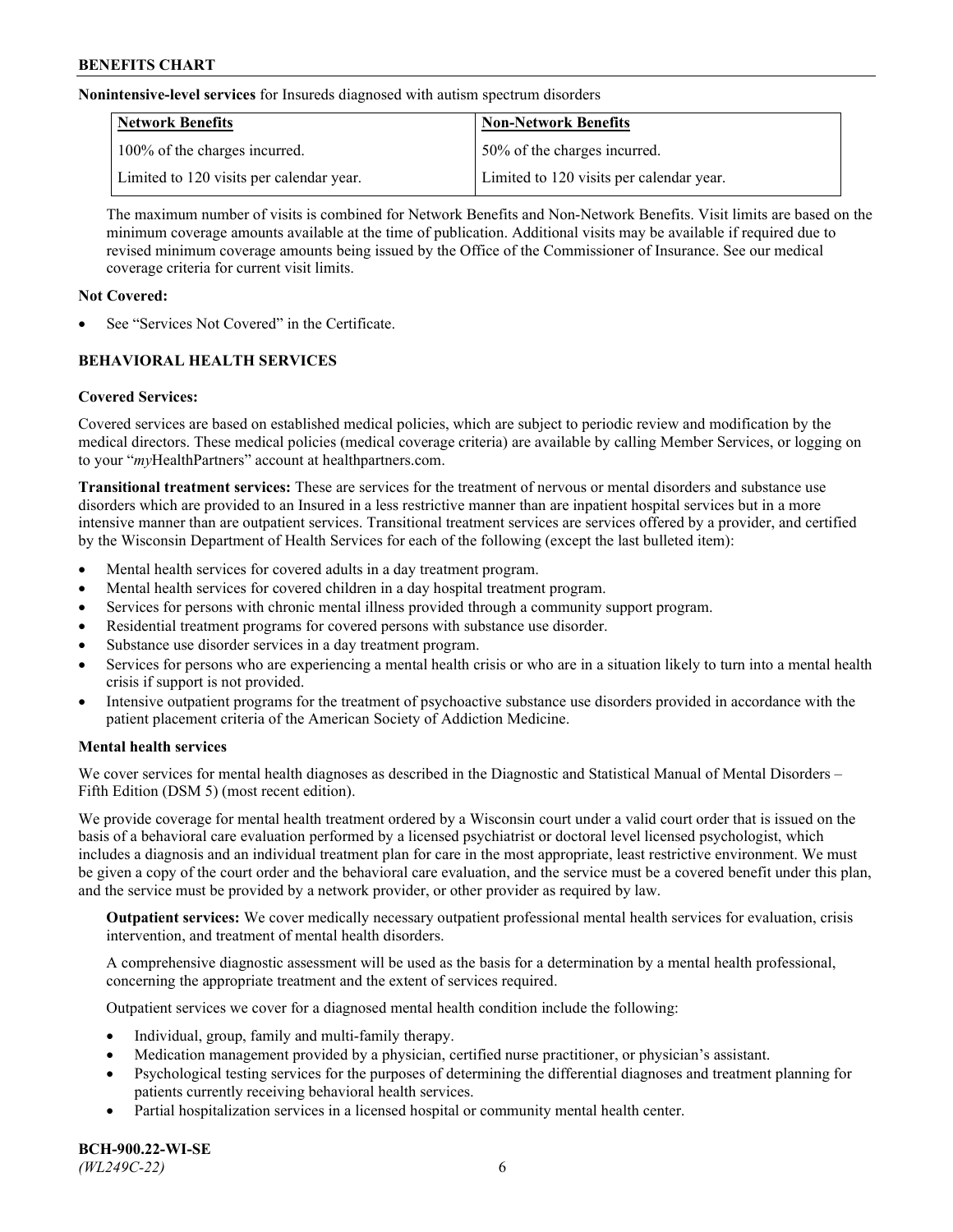- Psychotherapy and nursing services provided in the home if authorized by us.
- Treatment for gender dysphoria.

### **Mental health office visits**

| <b>Network Benefits</b>                                                                                                               | <b>Non-Network Benefits</b>  |
|---------------------------------------------------------------------------------------------------------------------------------------|------------------------------|
| 100% of the charges incurred, subject to a<br>copayment of \$30 per visit.                                                            | 50% of the charges incurred. |
| For family therapy, only one copayment will be<br>charged, regardless of the number of Insureds primarily<br>involved in the therapy. |                              |

### **Group therapy in an office**

| <b>Network Benefits</b>                                                    | <b>Non-Network Benefits</b>  |
|----------------------------------------------------------------------------|------------------------------|
| 100% of the charges incurred, subject to a<br>copayment of \$15 per visit. | 50% of the charges incurred. |

#### **Mental health outpatient hospital serivces**

| <b>Network Benefits</b>       | <b>Non-Network Benefits</b>   |
|-------------------------------|-------------------------------|
| 100% of the charges incurred. | 150% of the charges incurred. |

### **Inpatient services, including mental health residential treatment services:** We cover the following:

- Medically necessary inpatient services in a hospital and professional services for treatment of mental health disorders. Medical stabilization is covered under inpatient hospital services in the "Hospital and Skilled Nursing Facility Services" section.
- Medically necessary mental health residential treatment services. This care must be authorized by us and provided by a hospital or residential behavioral health treatment facility licensed by the local state or Department of Health and Human Services. Services not covered under this benefit include halfway houses, group homes, extended care facilities, shelter services, correctional services, detention services, transitional services, group residential services, foster care services and wilderness programs.

| Network Benefits              | Non-Network Benefits         |
|-------------------------------|------------------------------|
| 100% of the charges incurred. | 50% of the charges incurred. |

**Transitional treatment services:** We cover transitional treatment services described above for treatment of mental and nervous disorders.

| Network Benefits              | <b>Non-Network Benefits</b>  |
|-------------------------------|------------------------------|
| 100% of the charges incurred. | 50% of the charges incurred. |

#### **Substance use disorder treatment services**

We cover medically necessary services for assessments by a licensed alcohol and drug counselor and treatment of substance use disorders as defined in the latest edition of the DSM 5.

**Outpatient services:** We cover medically necessary outpatient professional services for diagnosis and treatment of substance use disorders. Substance use disorder treatment services must be provided by a program licensed by the local Department of Health Services.Outpatient services we cover for a diagnosed substance use disorder include the following: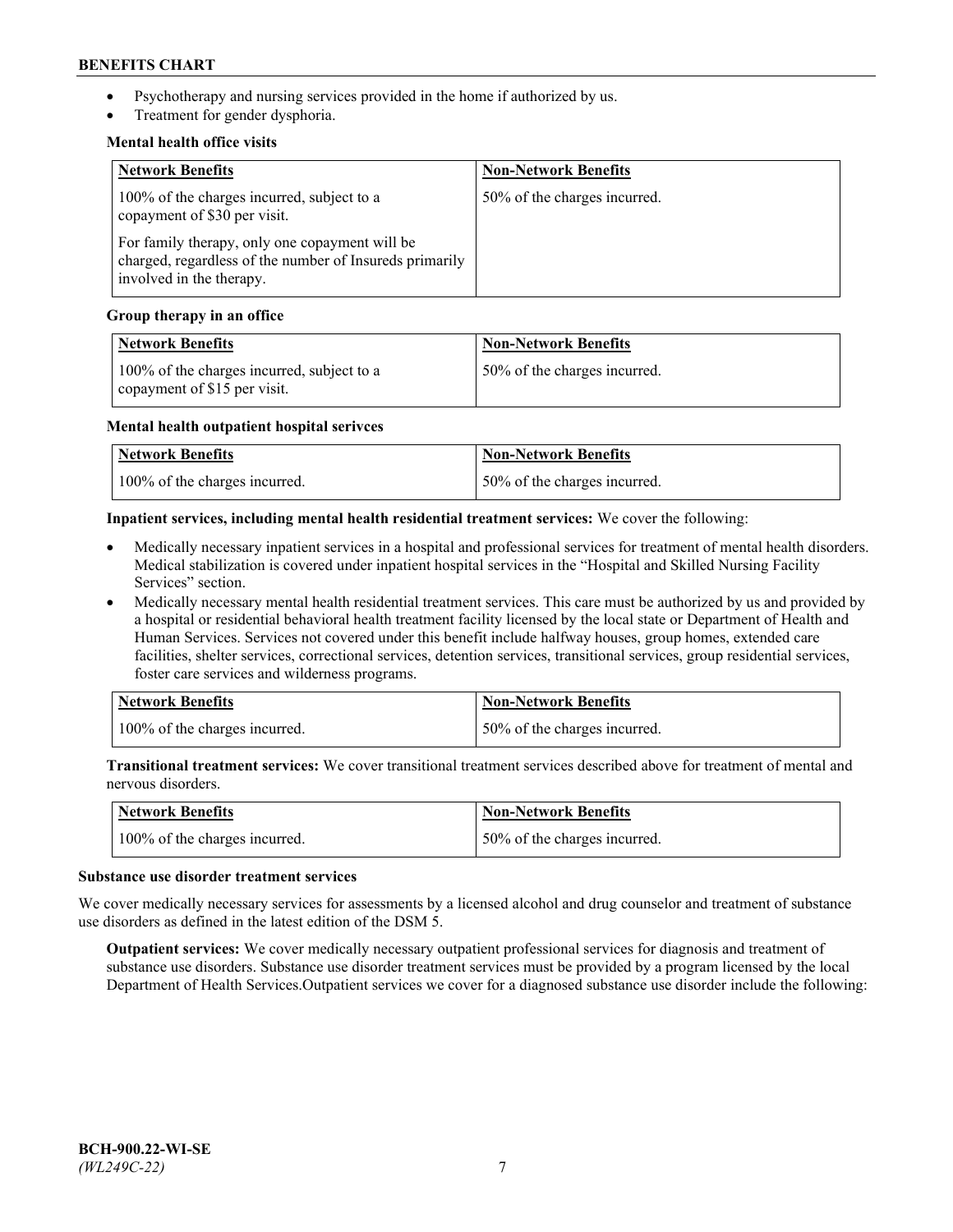- Individual, group, family, and multi-family therapy provided in an office setting.
- Opiate replacement therapy including methadone and buprenorphine treatment.

#### **Substance use disorder treatment office visits**

| <b>Network Benefits</b>                                                    | <b>Non-Network Benefits</b>  |
|----------------------------------------------------------------------------|------------------------------|
| 100% of the charges incurred, subject to a<br>copayment of \$30 per visit. | 50% of the charges incurred. |

## **Substance use disorder treatment outpatient hospital serivces**

| Network Benefits              | <b>Non-Network Benefits</b>  |
|-------------------------------|------------------------------|
| 100% of the charges incurred. | 50% of the charges incurred. |

**Inpatient services:** We cover the following:

- Medically necessary inpatient services in a hospital or a licensed residential primary treatment center.
- Services provided in a hospital that is licensed by the local state and accredited by Medicare.
- Detoxification services in a hospital or community detoxification facility if it is licensed by the local Department of Health Services.

| Network Benefits              | <b>Non-Network Benefits</b>  |
|-------------------------------|------------------------------|
| 100% of the charges incurred. | 50% of the charges incurred. |

**Transitional treatment services:** We cover transitional treatment services described above for treatment of substance use disorders.

| <b>Network Benefits</b>       | <b>Non-Network Benefits</b>  |
|-------------------------------|------------------------------|
| 100% of the charges incurred. | 50% of the charges incurred. |

**Out-of-area services for Wisconsin students:** If a dependent child is a student in a school located in Wisconsin, but outside of our service area, we cover mental health and substance use disorder services as required under Wisconsin Statute 609.655.

- The student may have a clinical assessment from a local, non-network mental health or substance use disorder treatment provider at the network benefit level when prior authorized by us.
- If outpatient services are recommended in the clinical assessment, five outpatient visits from a non-network provider will be covered at the network benefit level.
- Our Medical Director will determine the need for continuing treatment by the non-network provider; additional visits may be approved.
- Coverage for the outpatient services will not be provided if the recommended treatment would keep the student from attending school on a regular basis or if the student is no longer attending the school full-time.

This benefit is subject to the limitations shown in this "Behavioral Health Services" section.

| <b>Network Benefits</b>       | <b>Non-Network Benefits</b> |
|-------------------------------|-----------------------------|
| 100% of the charges incurred. | Not applicable.             |

A dependent child enrolled in a school outside of the state of Wisconsin is not eligible for this benefit.

## **Not Covered:**

See "Services Not Covered" in the Certificate.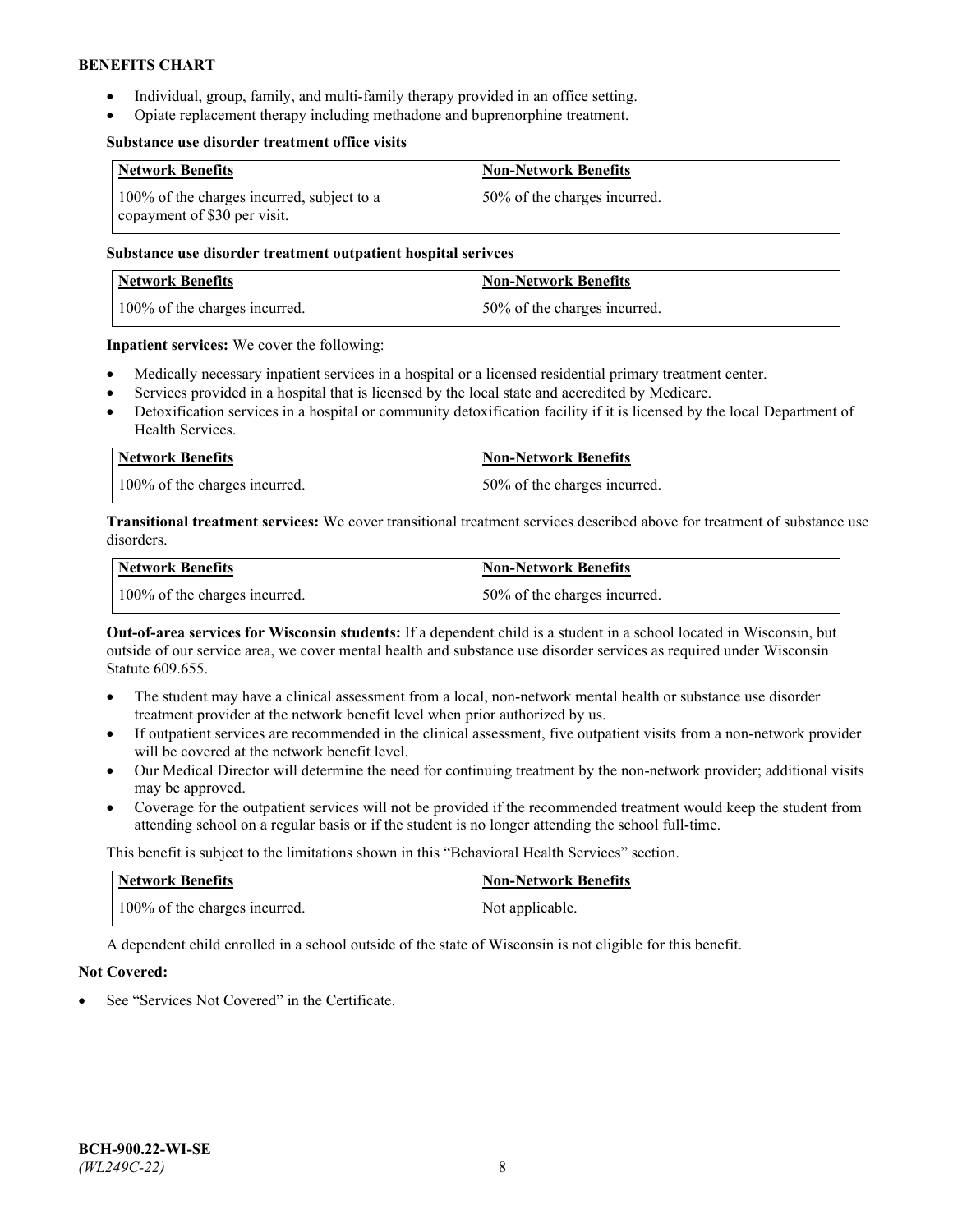# **CHIROPRACTIC SERVICES**

## **Covered Services:**

We cover chiropractic services for rehabilitative care. Chiropractic services are adjustments to any abnormal articulations of the human body, especially those of the spinal column, for the purpose of giving freedom of action to impinged nerves that may cause pain or deranged function.

Massage therapy which is performed in conjunction with other treatment/modalities by a chiropractor, is part of a prescribed treatment plan and is not billed separately is covered.

| Network Benefits                                                           | <b>Non-Network Benefits</b>  |
|----------------------------------------------------------------------------|------------------------------|
| 100% of the charges incurred, subject to a<br>copayment of \$60 per visit. | 50% of the charges incurred. |

**Not Covered:**

- Massage therapy for the purpose of comfort or convenience of the Insured.
- See "Services Not Covered" in the Certificate.

# **CLINICAL TRIALS**

## **Covered Services:**

We cover certain routine services if you participate in a Phase I, Phase II, Phase III or Phase IV approved clinical trial that is conducted in relation to the prevention, detection, or treatment of cancer or other life-threatening disease or condition as defined in the Affordable Care Act. Approved clinical trials include (1) federally funded trials when the study or investigation is approved or funded by any of the federal agencies defined in the Public Health Services Act, section 2709 (d) (1) (A); (2) the study or investigation is conducted under an investigational new drug application reviewed by the Food and Drug Administration; and (3) the study or investigation is a drug trial that is exempt from having such an investigational new drug application. We cover routine patient costs for services that would be eligible under the Certificate and this Benefits Chart if the service were provided outside of a clinical trial.

| <b>Network Benefits</b>                                 | <b>Non-Network Benefits</b>                           |
|---------------------------------------------------------|-------------------------------------------------------|
| Coverage level is same as corresponding Network         | Coverage level is same as corresponding               |
| Benefits, depending on type of service provided such as | Non-Network Benefits, depending on type of service    |
| Office Visits for Illness or Injury, Inpatient or       | provided such as Office Visits for Illness or Injury, |
| Outpatient Hospital Services.                           | Inpatient or Outpatient Hospital Services.            |

**Not Covered:**

- The investigative or experimental item, device or service itself.
- Items or services that are provided solely to satisfy data collection and analysis needs and that are not used in the direct clinical management of the patient.
- A service that is clearly inconsistent with widely accepted and established standards of care for a particular diagnosis.
- See "Services Not Covered" in the Certificate.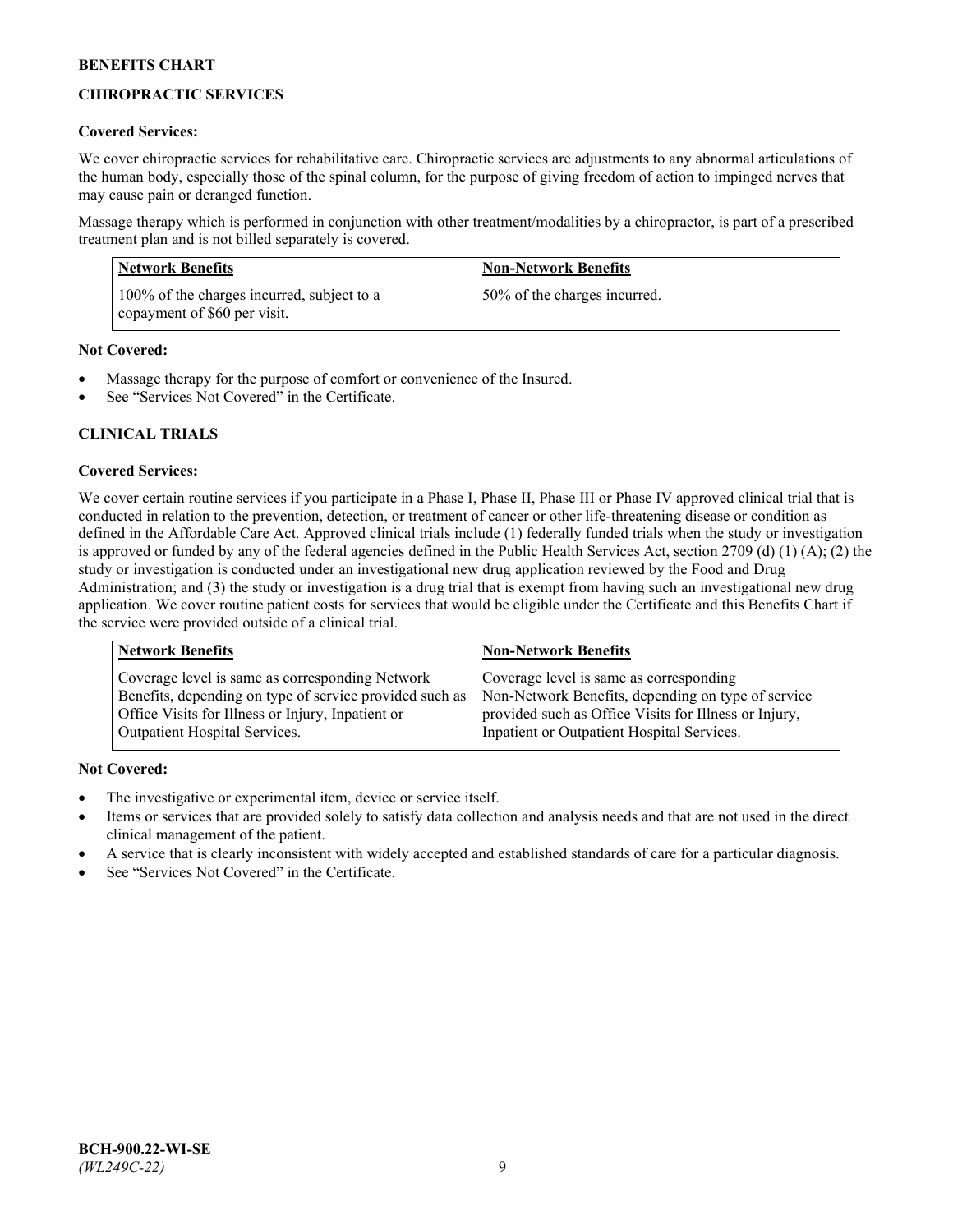# **DENTAL SERVICES**

## **Covered Services:**

We cover services as described below.

**Accidental dental services:** We cover dentally necessary services to treat and restore damage done to sound, natural, unrestored teeth as a result of an accidental injury. Coverage is for damage caused by external trauma to face and mouth only, not for cracked or broken teeth, which result from biting or chewing. We cover restorations, root canals, crowns and replacement of teeth lost that are directly related to the accident in which the Insured was involved. We cover initial exam, x-rays and palliative treatment including extractions, and other oral surgical procedures directly related to the accident. Subsequent treatment must be initiated within the specified time-frame and must be directly related to the accident. We do not cover restoration and replacement of teeth that are not "sound and natural" at the time of the accident.

Full mouth rehabilitations to correct occlusion (bite) and malocclusion (misaligned teeth not due to the accident) are not covered.

When an implant-supported dental prosthetic treatment is pursued, the accidental dental benefit will be applied to the prosthetic procedure. Benefits are limited to the amount that would be paid toward the placement of a removable dental prosthetic appliance that could be used in the absence of implant treatment. Care must be provided or pre-authorized by a HealthPartners dentist.

| Network Benefits              | <b>Non-Network Benefits</b>  |
|-------------------------------|------------------------------|
| 100% of the charges incurred. | 50% of the charges incurred. |

For all accidental dental services, treatment and/or restoration must be initiated within six months of the date of the injury. Coverage is limited to the initial course of treatment and/or initial restoration. Services must be provided within 24 months of the date of injury to be covered.

### **Medical referral dental services**

**Medically necessary outpatient dental services:** We cover medically necessary outpatient dental services. Coverage is limited to dental services required for treatment of an underlying medical condition, e.g., removal of teeth to complete radiation treatment for cancer of the jaw, cysts and lesions.

| <b>Network Benefits</b>       | Non-Network Benefits          |
|-------------------------------|-------------------------------|
| 100% of the charges incurred. | 150% of the charges incurred. |

**Medically necessary hospitalization and anesthesia for dental care:** We cover medically necessary hospitalization for dental care. This is limited to charges incurred by an Insured who: (1) is a child under age  $5$ ; (2) is severely disabled; (3) has a medical condition, and requires hospitalization or general anesthesia for dental care treatment; or (4) is a child between ages 5 and 12 and care in dental offices has been attempted unsuccessfully and usual methods of behavior modification have not been successful, or when extensive amounts of restorative care, exceeding four appointments, are required. Coverage is limited to facility and anesthesia charges. Oral surgeon/dentist professional fees are not covered. The following are examples, though not all-inclusive, of medical conditions which may require hospitalization for dental services: severe asthma, severe airway obstruction or hemophilia. Hospitalization required due to the behavior of the Insured or due to the extent of the dental procedure is not covered.

| Network Benefits              | <b>Non-Network Benefits</b>  |
|-------------------------------|------------------------------|
| 100% of the charges incurred. | 50% of the charges incurred. |

**Medical complications of dental care:** We cover medical complications of dental care. Treatment must be medically necessary care and related to medical complications of non-covered dental care, including complications of the head, neck, or substructures.

| <b>Network Benefits</b>       | <b>Non-Network Benefits</b>  |
|-------------------------------|------------------------------|
| 100% of the charges incurred. | 50% of the charges incurred. |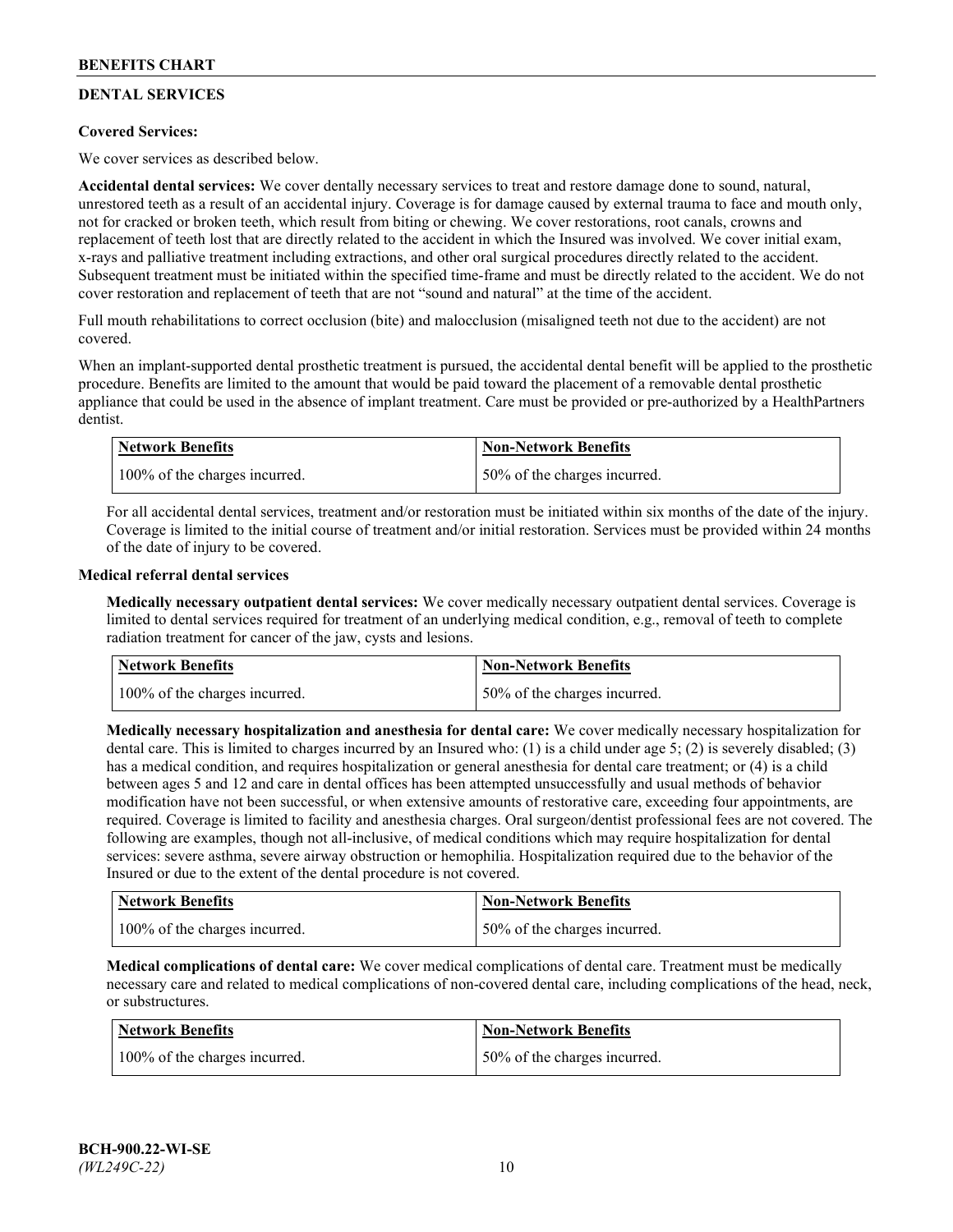**Oral surgery:** We cover oral surgery. Coverage is limited to treatment of medical conditions requiring oral surgery, such as treatment of oral neoplasm, non-dental cysts, fracture of the jaws, trauma of the mouth and jaws, and any other oral surgery procedures provided as medically necessary dental services.

| <b>Network Benefits</b>       | <b>Non-Network Benefits</b>  |
|-------------------------------|------------------------------|
| 100% of the charges incurred. | 50% of the charges incurred. |

**Treatment of cleft lip and cleft palate:** We cover treatment of cleft lip and cleft palate of a dependent child, including orthodontic treatment and oral surgery directly related to the cleft. Dental services which are not required for the treatment of cleft lip or cleft palate are not covered. If a dependent child covered under the Certificate and Benefits Chart is also covered under a dental plan which includes orthodontic services, that dental plan shall be considered primary for the necessary orthodontic services. Oral appliances are subject to the same copayment, conditions and limitations as durable medical equipment.

| <b>Network Benefits</b>                               | <b>Non-Network Benefits</b>                            |
|-------------------------------------------------------|--------------------------------------------------------|
| Coverage level is same as corresponding Network       | Coverage level is same as corresponding                |
| Benefits, depending on type of service provided, such | Non-Network Benefits, depending on type of service     |
| as Office Visits for Illness or Injury, Inpatient or  | provided, such as Office Visits for Illness or Injury, |
| Outpatient Hospital Services.                         | Inpatient or Outpatient Hospital Services.             |

**Treatment of temporomandibular disorder (TMD) and craniomandibular disorder (CMD):** We cover diagnostic procedures, surgical treatment and non-surgical treatment (including intraoral splint therapy devices) for temporomandibular disorder (TMD) and craniomandibular disorder (CMD), which is medically necessary care. Dental services which are not required to directly treat TMD or CMD are not covered.

| <b>Network Benefits</b>       | <b>Non-Network Benefits</b>  |
|-------------------------------|------------------------------|
| 100% of the charges incurred. | 50% of the charges incurred. |

### **Not Covered:**

- Dental treatment, procedures or services not listed in this Benefits Chart.
- Accident-related dental services if treatment is: (1) provided to teeth which are not sound and natural; (2) to teeth which have been restored; (3) initiated beyond six months from the date of the injury; (4) received beyond the initial treatment or restoration; or (5) received beyond 24 months from the date of injury.
- Oral surgery to remove wisdom teeth.
- Orthognathic treatment or procedures and all related services.
- See "Services Not Covered" in the Certificate.

# **DIABETES AND HYPERTENSION DISEASE MANAGEMENT PROGRAM**

## **Covered Services:**

If you meet criteria for coverage, you may qualify for the Diabetes and/or Hypertension Disease Management Program.

The program covers group health coaching which focuses on weight loss, exercise, behavior modification and health education through Omada Health.

| <b>Network Benefits</b>                                     | <b>Non-Network Benefits</b> |
|-------------------------------------------------------------|-----------------------------|
| 100% of the charges incurred.<br>Deductible does not apply. | Not applicable.             |

## **Not Covered:**

See "Services Not Covered" in the Certificate.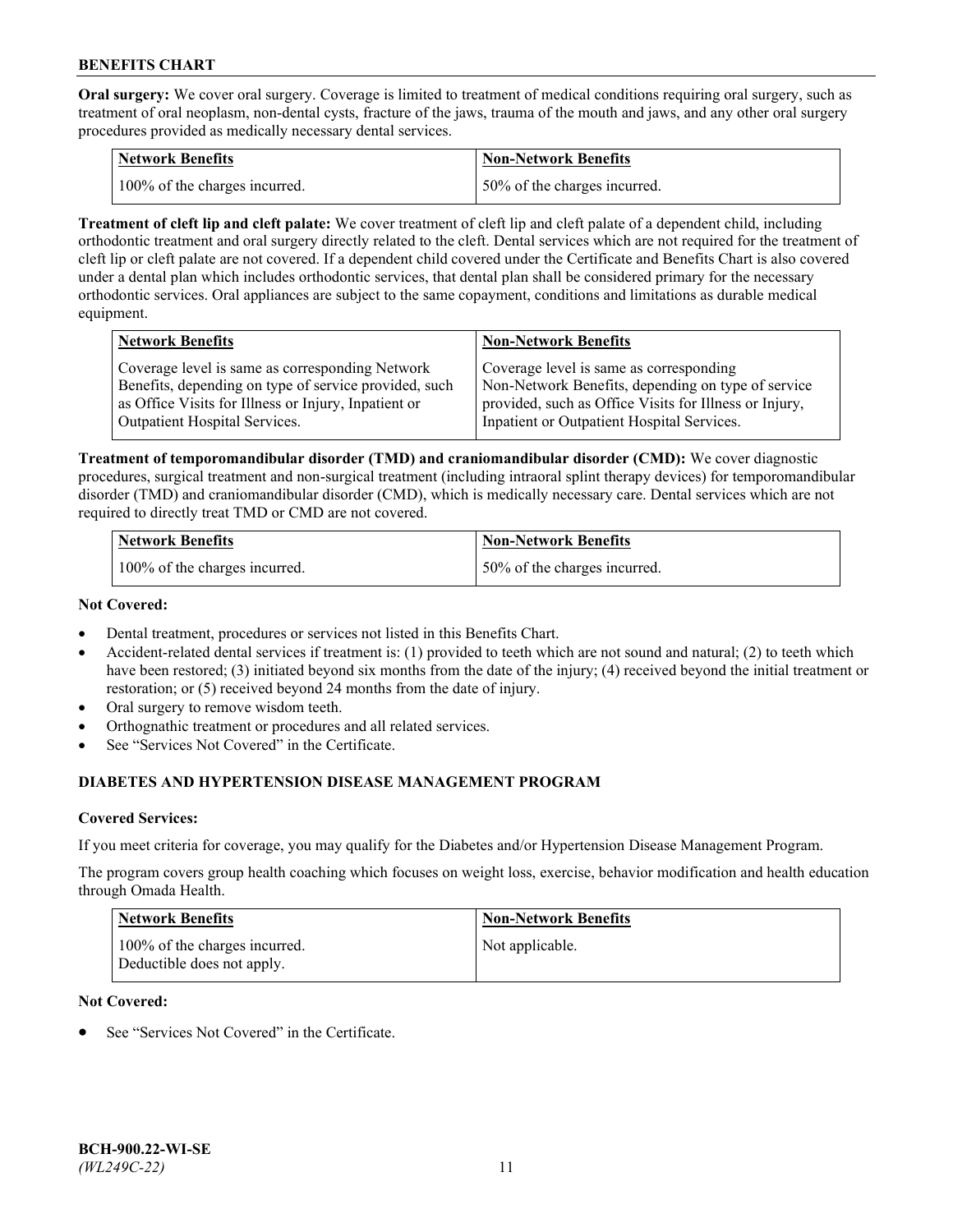# **DIABETIC EQUIPMENT AND SUPPLIES**

#### **Covered Services:**

We cover physician prescribed medically appropriate and necessary drugs and supplies used in the management and treatment of diabetes for Insureds with gestational, Type I or Type II diabetes including durable diabetic equipment and disposable supplies, as described below.

Certain items are only covered if your condition meets our coverage criteria and obtained through an authorized vendor. For more information on what we cover and any prior authorization requirements, call Member Services or log on to your "*my*HealthPartners" account at [healthpartners.com.](http://www.healthpartners.com/)

Insulin and medications for diabetes are covered as outpatient drugs under the "Prescription Drug Services" section.

**Pumps and pump supplies.** These include diabetic insulin pumps, diabetic infusion pumps and infusion pump supplies such as infusion sets, tubing, connectors and syringe reservoirs.

| <b>Network Benefits</b>                                                                 | <b>Non-Network Benefits</b>  |
|-----------------------------------------------------------------------------------------|------------------------------|
| Pumps received at a pharmacy:<br>100% of the charges incurred.                          | 50% of the charges incurred. |
| Pumps received from a non-pharmacy<br>approved vendor:<br>100% of the charges incurred. |                              |

### **All other durable equipment and diabetic supplies**

Durable Diabetic Equipment and Supplies. These include continuous glucose monitoring system (CGMS), transmitter, sensors and receivers, diabetic blood glucose monitors and control/calibrating solutions (for checking accuracy or testing equipment and test strips).

Disposable Diabetic Supplies. These are one-time use supplies, including syringes, lancets, lancet devices, blood and urine ketone test strips, and needles.

Certain diabetic supplies and equipment must be purchased at a pharmacy.

| <b>Network Benefits</b>                                                                                               | <b>Non-Network Benefits</b>  |
|-----------------------------------------------------------------------------------------------------------------------|------------------------------|
| If received through a pharmacy:<br>100% of the charges incurred.                                                      | 50% of the charges incurred. |
| If received through a non-pharmacy provider:<br>100% of the charges incurred if purchased from an<br>approved vendor. |                              |

#### **Limitations:**

- No more than a 93-day supply of diabetic supplies are covered and dispensed at a time.
- We require that certain diabetic supplies and equipment be purchased at a pharmacy.
- Diabetic supplies and equipment are limited to certain models and brands.
- Durable medical equipment and supplies must be obtained from or repaired by approved vendors.
- Covered services and supplies are based on established medical policies which are subject to periodic review and modification by the medical directors. Our coverage policy for diabetic supplies includes information on our required models and brands. These medical policies (medical coverage criteria) are available by calling Member Services, or logging on to your "myHealthPartners" account at [healthpartners.com.](http://www.healthpartners.com/)

#### **Not Covered:**

- Replacement or repair of any covered items, if the items are (i) damaged or destroyed by misuse, abuse or carelessness, (ii) lost; or (iii) stolen.
- Duplicate or similar items.
- Labor and related charges for repair of any covered items which are more than the cost of replacement by an approved vendor.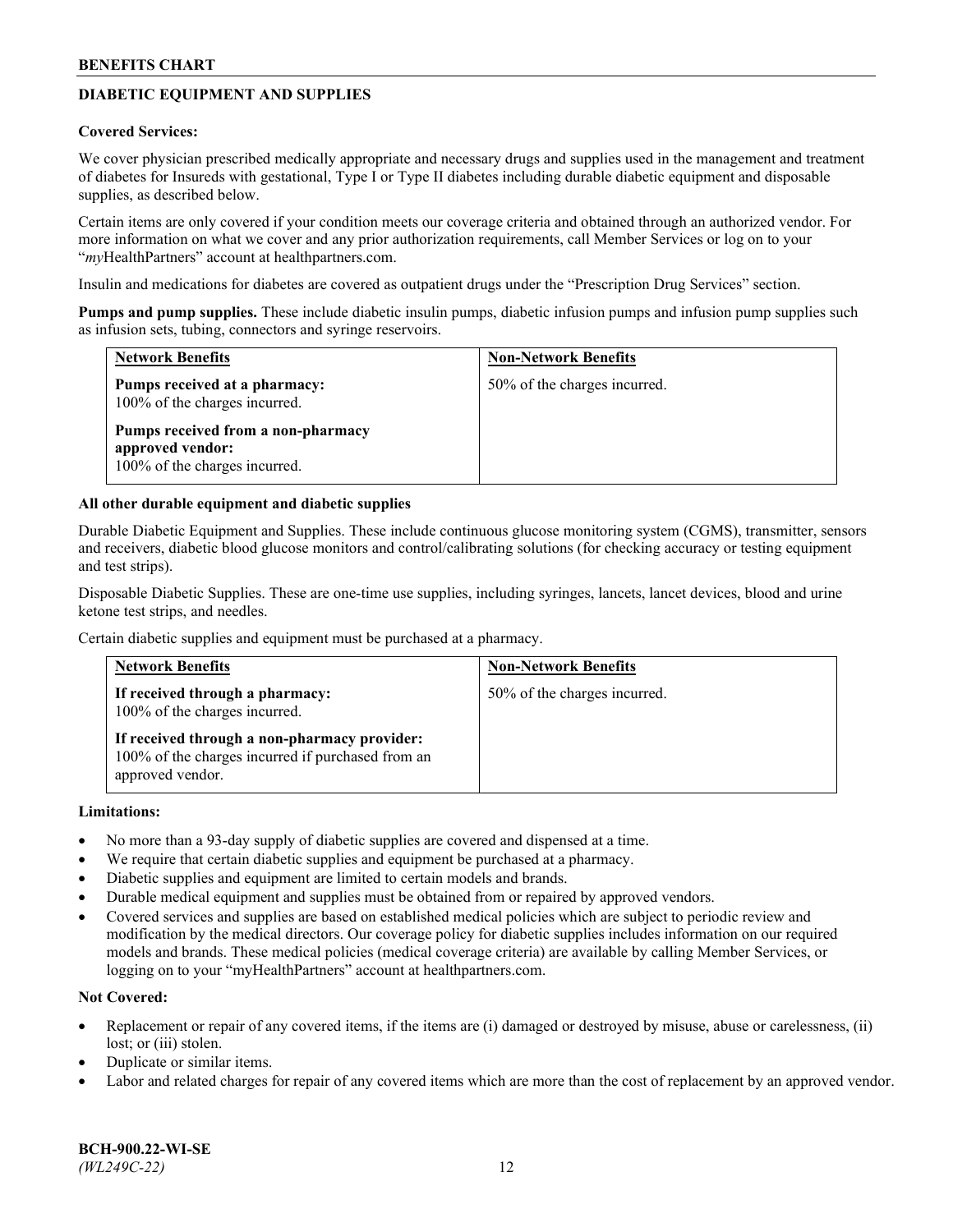- Batteries for monitors and equipment.
- Sales tax, mailing, delivery charges, service call charges.
- See "Services Not Covered" in the Certificate.

# **DIAGNOSTIC IMAGING SERVICES**

#### **Covered Services:**

We cover diagnostic imaging, when ordered by a provider and provided in a clinic or outpatient hospital facility.

For Network Benefits, non-emergent, scheduled outpatient Magnetic Resonance Imaging (MRI) and Computed Tomography (CT) must be provided at a designated facility. Your physician or facility will obtain or verify prior authorization for these services, as needed.

We cover services provided in a clinic or outpatient hospital facility. To see the benefit level for inpatient hospital or skilled nursing facility services, see benefits under "Inpatient Hospital and Skilled Nursing Facility Services".

### **Outpatient magnetic resonance imaging (MRI) and computed tomography (CT)**

| <b>Network Benefits</b>       | <b>Non-Network Benefits</b>  |
|-------------------------------|------------------------------|
| 100% of the charges incurred. | 50% of the charges incurred. |

### **All other outpatient diagnostic imaging services**

### **Services for illness or injury**

| Network Benefits              | <b>Non-Network Benefits</b>  |
|-------------------------------|------------------------------|
| 100% of the charges incurred. | 50% of the charges incurred. |

### **Preventive services (MRI/CT procedures are not considered preventive)**

Diagnostic imaging services associated with preventive services are covered at the benefit level shown in the "Preventive Services" section of this Benefits Chart.

#### **Not Covered:**

See "Services Not Covered" in the Certificate.

# **DURABLE MEDICAL EQUIPMENT, PROSTHETICS, ORTHOTICS AND SUPPLIES**

#### **Covered Services:**

We cover equipment and services, as described below.

We cover durable medical equipment and services, prosthetics, orthotics and supplies, subject to the limitations below, including certain disposable supplies and enteral feedings.

We cover external hearing aids, cochlear implants, and related treatment prescribed by a physician or by a licensed audiologist for Insureds under 18 years of age who have hearing loss.

We also cover basic hearing aids for Insureds age 18 or older for the correction of a hearing impairment.

Osseointegrated or bone-anchored hearing aids are only covered for Insureds who have hearing loss that is not correctable by any other procedure.

Hearing aids are limited to one basic, standard hearing aid for each ear every three years.

A basic hearing aid is defined as a hearing device that consists of a microphone, amplifier, volume control, battery and receiver, which is up to date using the latest technology. It does not include upgrades above and beyond the functionality of a basic hearing aid, including, but not limited to, hearing improvements for group settings, background noise, Bluetooth/remote control functionality, or extended warranties. Charges for upgrades above the cost of a basic, standard hearing aid are not covered.

Diabetic equipment and supplies are covered under the "Diabetic Equipment and Supplies" section.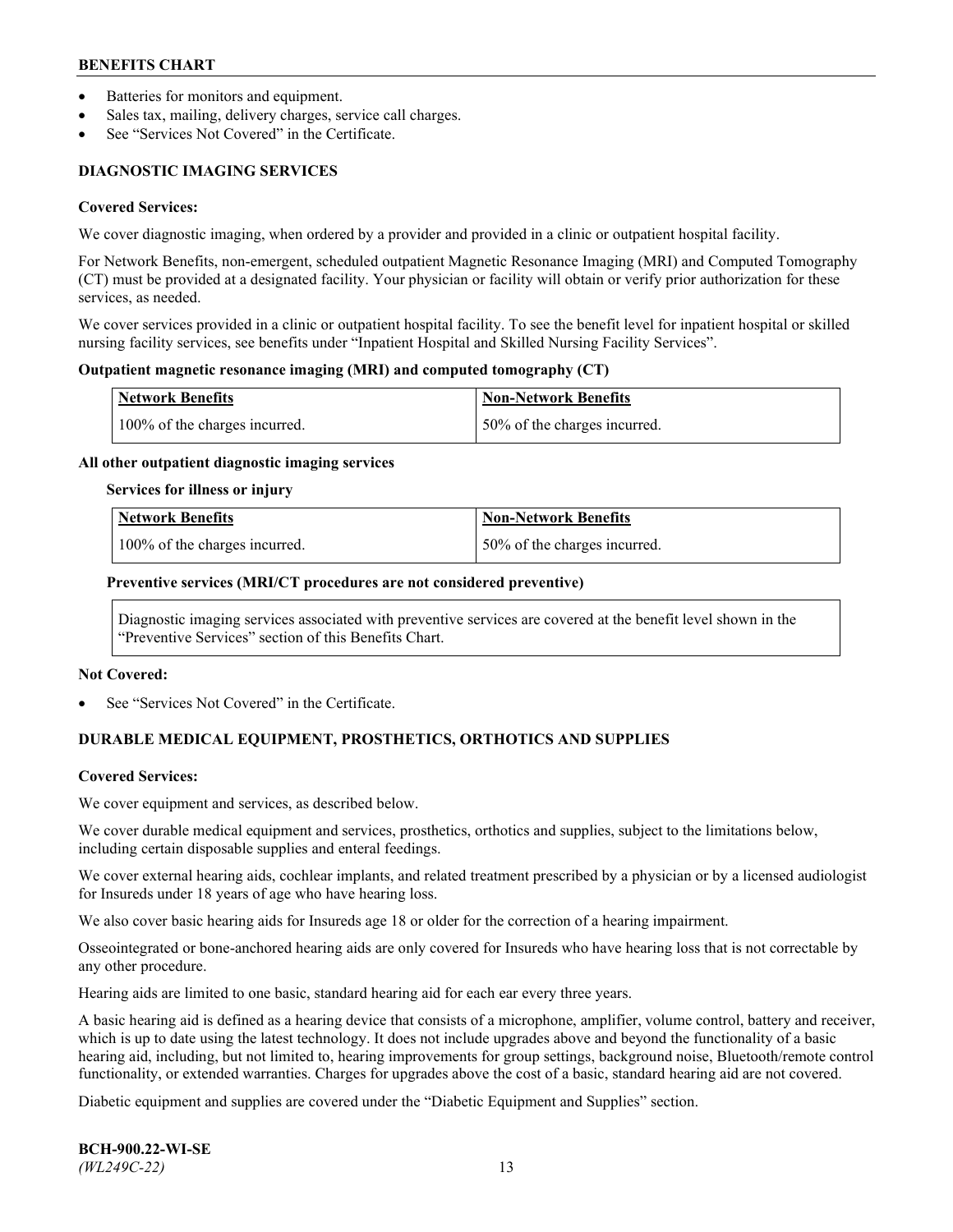## **Special dietary treatment for phenylketonuria (PKU) if it meets our medical coverage criteria**

| <b>Network Benefits</b>       | <b>Non-Network Benefits</b>  |
|-------------------------------|------------------------------|
| 100% of the charges incurred. | 50% of the charges incurred. |

### **Oral amino acid based elemental formula if it meets our medical coverage criteria**

| Network Benefits              | Non-Network Benefits         |
|-------------------------------|------------------------------|
| 100% of the charges incurred. | 50% of the charges incurred. |

### **All other durable medical equipment, prosthetics, orthotics and supplies**

| <b>Network Benefits</b>          | <b>Non-Network Benefits</b>  |
|----------------------------------|------------------------------|
| $100\%$ of the charges incurred. | 50% of the charges incurred. |

### **Limitations:**

Coverage of durable medical equipment is limited by the following:

- Payment will not exceed the cost of an alternate piece of equipment or service that is effective and medically necessary.
- For prosthetic benefits, other than oral appliances for cleft lip and cleft palate, payment will not exceed the cost of an alternate piece of equipment or service that is effective, medically necessary and enables Insureds to conduct standard activities of daily living.
- We reserve the right to determine if an item will be approved for rental vs. purchase.
- Durable medical equipment and supplies must be obtained from or repaired by approved vendors.
- Covered services and supplies are based on established medical policies which are subject to periodic review and modification by the medical or dental directors. Our medical policy for diabetic supplies includes information on our required models and brands. These medical policies (medical coverage criteria) are available by calling Member Services, or logging on to your "*my*HealthPartners" account a[t healthpartners.com.](http://www.healthpartners.com/)

## **Not Covered:**

Items which are not eligible for coverage include, but are not limited to:

- Replacement or repair of any covered items, if the items are (i) damaged or destroyed by misuse, abuse or carelessness, (ii) lost; or (iii) stolen.
- Duplicate or similar items.
- Labor and related charges for repair of any covered items which are more than the cost of replacement by an approved vendor.
- Sales tax, mailing, delivery charges, service call charges.
- Items which are primarily educational in nature or for hygiene, vocation, comfort, convenience or recreation.
- Communication aids or devices: equipment to create, replace or augment communication abilities including, but not limited to, speech processors, receivers, communication boards, or computer or electronic assisted communication.
- Implantable and osseointegrated or bone-anchored hearing aids and their fitting, except as specifically described in this Benefits Chart. This exclusion does not apply to cochlear implants.
- Eyeglasses, contact lenses and their fitting, measurement and adjustment, except as specifically described in this Benefits Chart.
- Hair prostheses (wigs).
- Household equipment which primarily has customary uses other than medical, such as, but not limited to, exercise cycles, air purifiers, central or unit air conditioners, water purifiers, non-allergenic pillows, mattresses or waterbeds.
- Household fixtures including, but not limited to, escalators or elevators, ramps, swimming pools and saunas.
- Modifications to the structure of the home including, but not limited to, wiring, plumbing or charges for installation of equipment.
- Vehicle, car or van modifications including, but not limited to, hand brakes, hydraulic lifts and car carrier.
- Rental equipment while owned equipment is being repaired by non-contracted vendors, beyond one month rental of medically necessary equipment.
- Other equipment and supplies, including but not limited to assistive devices, that we determine are not eligible for coverage.
- See "Services Not Covered" in the Certificate.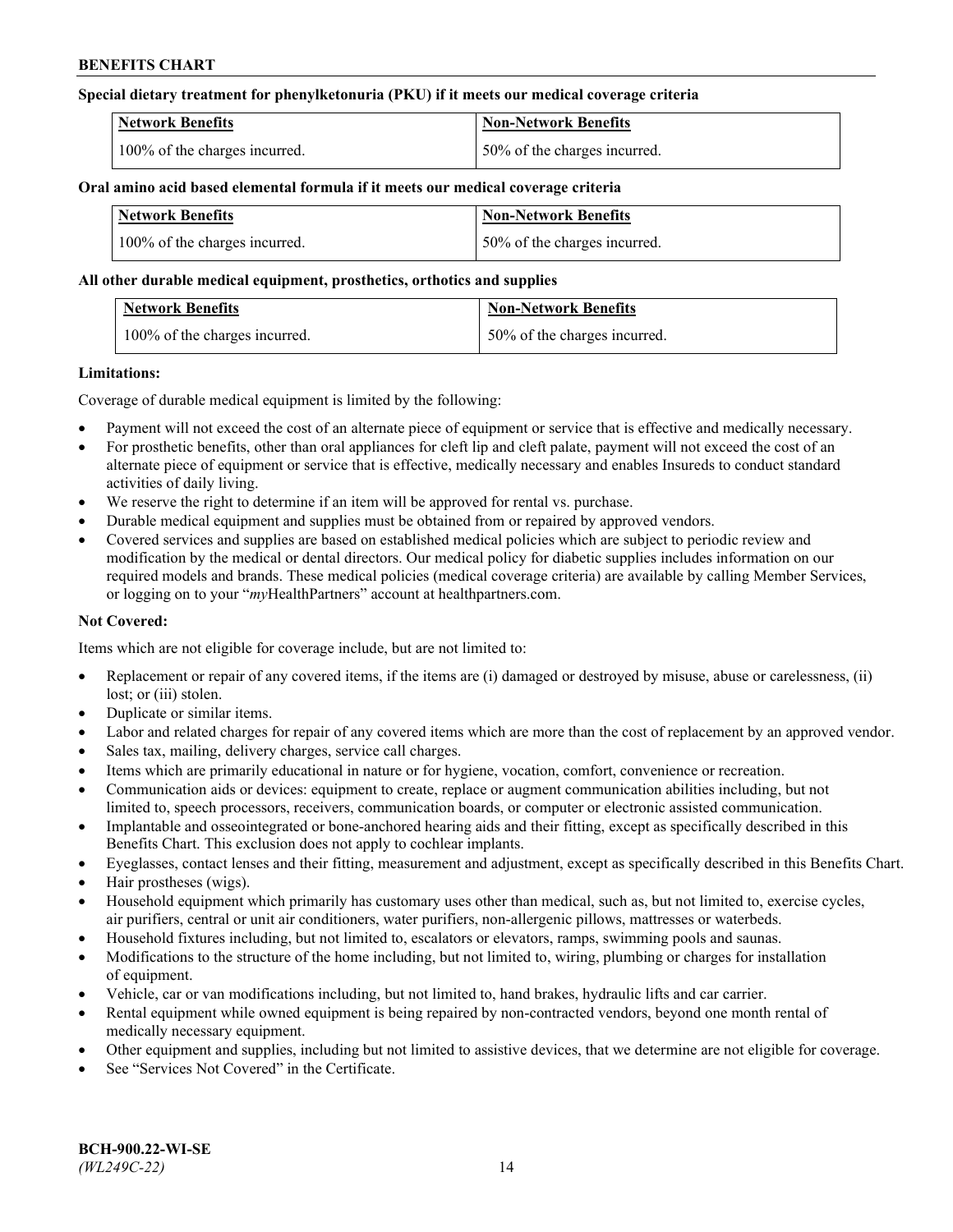# **EMERGENCY AND URGENTLY NEEDED CARE SERVICES**

### **Covered Services:**

We cover services for emergency care and urgently needed care if the services are otherwise eligible for coverage under the Certificate.

**Urgently needed care.** These are services to treat an unforeseen illness or injury that:

- are required in order to prevent a serious deterioration in your health; and
- cannot be delayed until the next available clinic or office hours.

| <b>Network Benefits</b>                                                    | <b>Non-Network Benefits</b> |
|----------------------------------------------------------------------------|-----------------------------|
| 100% of the charges incurred, subject to a<br>copayment of \$60 per visit. | See Network Benefits.       |

**Emergency care.** These are services to treat:

- the sudden, unexpected onset of illness or injury which, if left untreated or unattended until the next available clinic or office hours, would result in hospitalization; or
- a condition requiring professional health services immediately necessary to preserve life or stabilize health.

Emergency care includes emergency services as defined in Division BB, Title I, Section 102 of the Consolidated Appropriations Act of 2021.

When reviewing claims for coverage of emergency services, our medical director will take into consideration a reasonable layperson's belief that the circumstances required immediate medical care that could not wait until the next working day or next available clinic appointment.

### **Emergency care in a hospital emergency room, including professional services of a physician**

| <b>Network Benefits</b>                                                                   | <b>Non-Network Benefits</b> |
|-------------------------------------------------------------------------------------------|-----------------------------|
| 100% of the charges incurred, subject to a<br>copayment of \$325 per visit.               | See Network Benefits.       |
| Emergency room copayment is waived if admitted for<br>the same condition within 24 hours. |                             |

#### **Inpatient emergency care in a hospital**

| <b>Network Benefits</b>       | <b>Non-Network Benefits</b> |
|-------------------------------|-----------------------------|
| 100% of the charges incurred. | See Network Benefits.       |

## **Not Covered:**

See "Services Not Covered" in the Certificate.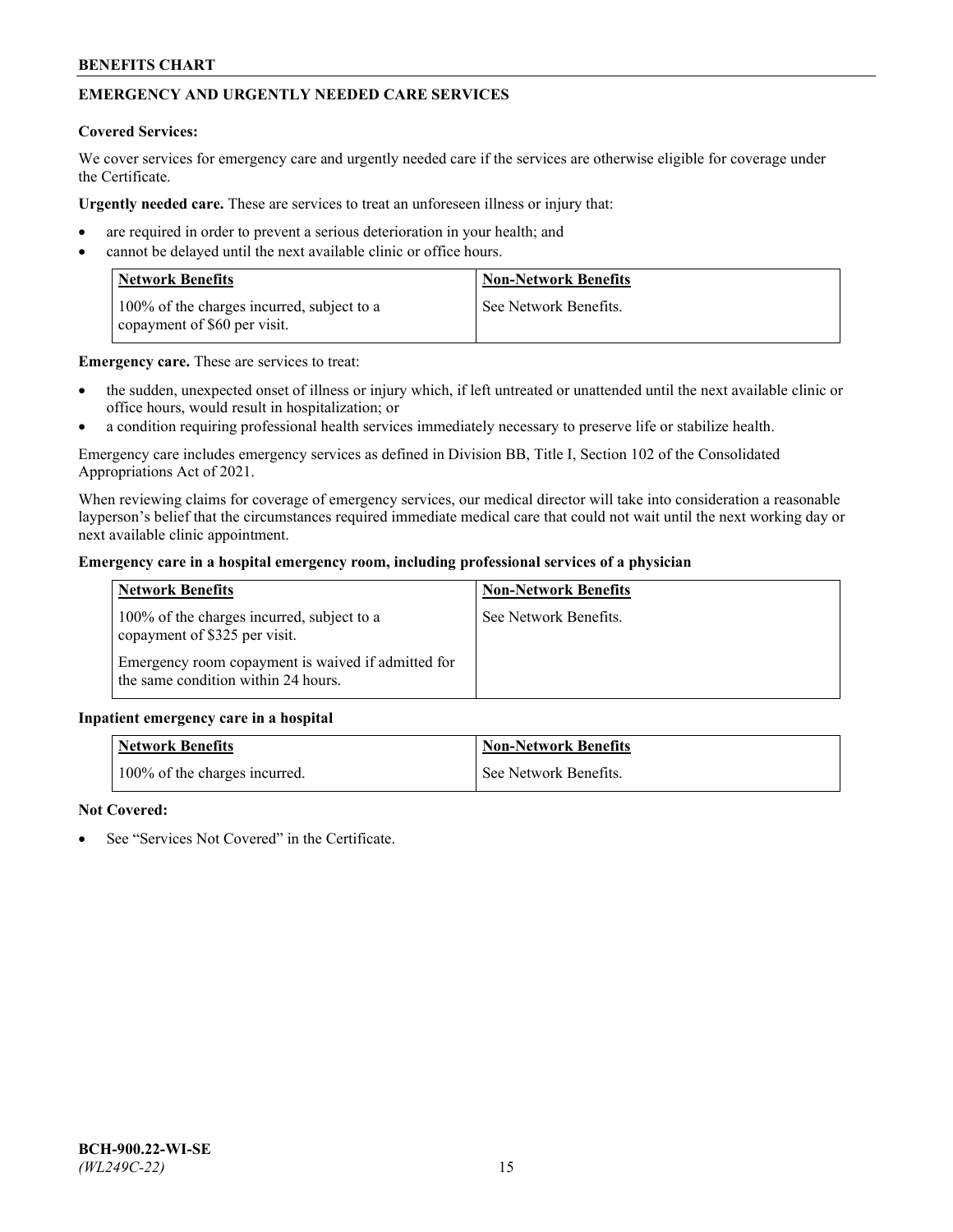# **GENE THERAPY**

## **Covered Services:**

We cover gene therapy treatment if it meets our medical coverage criteria.

| <b>Network Benefits</b>                                                                                                                                                                                 | <b>Non-Network Benefits</b> |
|---------------------------------------------------------------------------------------------------------------------------------------------------------------------------------------------------------|-----------------------------|
| Coverage level is same as corresponding Network<br>Benefits, depending on type of service provided such as<br>Office Visits for Illness or Injury, Inpatient or<br><b>Outpatient Hospital Services.</b> | No coverage.                |

## **Limitations:**

- Gene therapy must be provided by a designated provider.
- Specific types of gene therapy are limited to therapies and conditions specified in our medical coverage criteria.

## **Not Covered:**

See "Services Not Covered" in the Certificate.

## **HEALTH EDUCATION**

### **Covered Services:**

We cover education for preventive services and education for the management of chronic health problems (such as diabetes).

| Network Benefits                                            | <b>Non-Network Benefits</b>  |
|-------------------------------------------------------------|------------------------------|
| 100% of the charges incurred.<br>Deductible does not apply. | 50% of the charges incurred. |

## **Not Covered:**

See "Services Not Covered" in the Certificate.

## **HOME-BASED COMPREHENSIVE HEALTH RISK ASSESSMENT**

## **Covered Services:**

If you meet our criteria for coverage, you may qualify for our home-based comprehensive health risk assessment program. The program covers a health assessment with a designated nurse practitioner.

| <b>Network Benefits</b>                                     | <b>Non-Network Benefits</b> |
|-------------------------------------------------------------|-----------------------------|
| 100% of the charges incurred.<br>Deductible does not apply. | No coverage.                |

## **Not Covered:**

See "Services Not Covered" in the Certificate.

# **HOME HEALTH SERVICES**

## **Covered Services:**

We cover skilled nursing services, physical therapy, occupational therapy, speech therapy, respiratory therapy and other therapeutic services, non-routine prenatal and postnatal services, routine postnatal well child visits as described in our medical coverage criteria, phototherapy services for newborns, home health aide services and other eligible home health services when provided in your home, if you are homebound (i.e., unable to leave home without considerable effort due to a medical condition). Lack of transportation does not constitute homebound status. For phototherapy services for newborns and high risk prenatal services, supplies and equipment are included.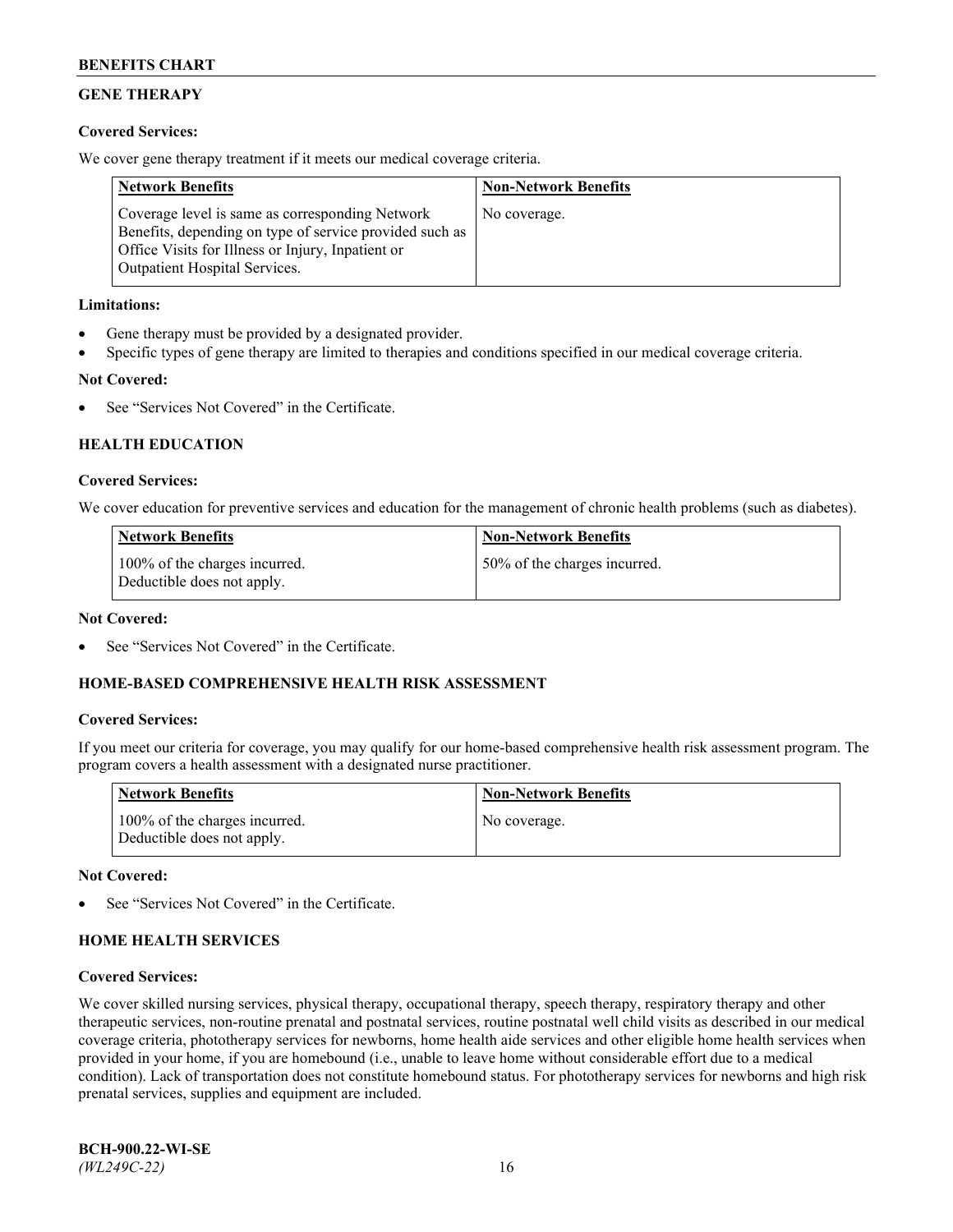We cover total parenteral nutrition/intravenous ("TPN/IV") therapy, equipment, supplies and drugs in connection with IV therapy. IV line care kits are covered under Durable Medical Equipment.

We cover palliative care benefits. Palliative care includes symptom management, education and establishing goals of care. We waive the requirement that you be homebound for a limited number of home visits for palliative care (as shown in this Benefits Chart), if you have a life-threatening, non-curable condition which has a prognosis of survival of two years or less. Additional palliative care visits are eligible under the home health services benefit if you are homebound and meet all other requirements defined in this section.

You do not need to be homebound to receive total parenteral nutrition/intravenous ("TPN/IV") therapy.

Home health services are eligible and covered only when:

- medically necessary; and
- provided as rehabilitative care, terminal care or maternity care; and
- ordered by a physician, and included in the written home care plan.

## **Physical therapy, occupational therapy, speech therapy, respiratory therapy, home health aide services and palliative care**

| Network Benefits              | <b>Non-Network Benefits</b>  |
|-------------------------------|------------------------------|
| 100% of the charges incurred. | 50% of the charges incurred. |

# **TPN/IV therapy, skilled nursing services, non-routine prenatal/postnatal services, and phototherapy**

| <b>Network Benefits</b>       | <b>Non-Network Benefits</b>  |
|-------------------------------|------------------------------|
| 100% of the charges incurred. | 50% of the charges incurred. |

Each 24-hour visit (or shifts up to 24-hour visits) equals one visit and counts toward the Maximum visits for all other services shown below. Any visit that lasts less than 24 hours regardless of the length of the visit, will count as one visit toward the Maximum visits for all other services shown below. All visits must be medically necessary and benefit eligible.

#### **Routine postnatal well child visit**

| Network Benefits                                            | <b>Non-Network Benefits</b>  |
|-------------------------------------------------------------|------------------------------|
| 100% of the charges incurred.<br>Deductible does not apply. | 50% of the charges incurred. |

## **Maximum visits for palliative care**

If you are eligible to receive palliative care in the home and you are not homebound, there is a maximum of 12 visits per calendar year.

#### **Maximum visits for all services other than palliative care**

| Network Benefits             | <b>Non-Network Benefits</b>  |
|------------------------------|------------------------------|
| 60 visits per calendar year. | 30 visits per calendar year. |

Each visit provided under the Network Benefits and Non-Network Benefits counts toward the maximums shown under both Maximum visits sections. The routine postnatal well child visits do not count toward the visit limit.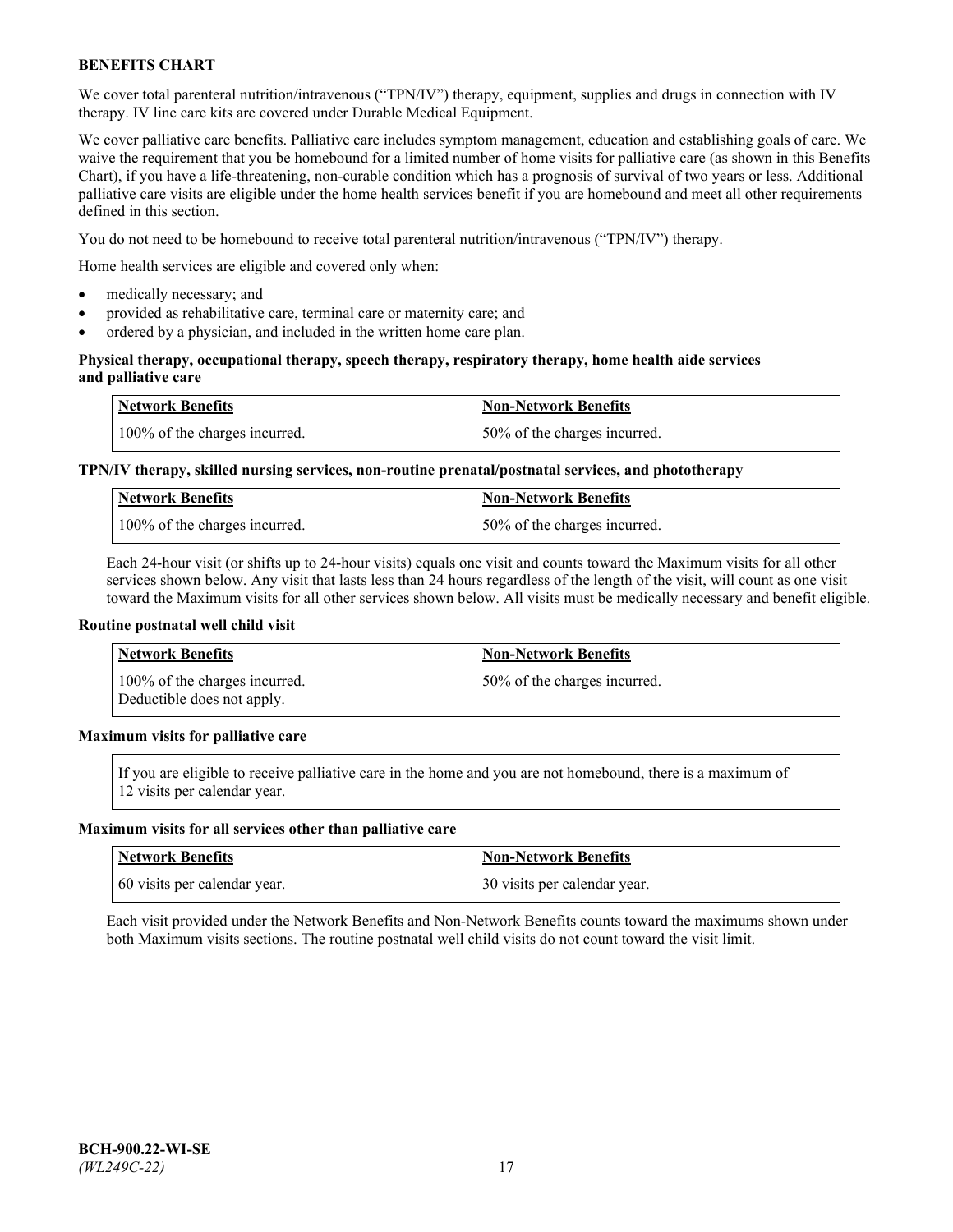## **Limitations:**

- Home health services are not provided as a substitute for a primary caregiver in the home or as relief (respite) for a primary caregiver in the home. We will not reimburse family members or residents in your home for the above services.
- A service shall not be considered a skilled nursing service merely because it is performed by, or under the direct supervision of, a licensed nurse. Where a service (such as tracheotomy suctioning or ventilator monitoring) or like services, can be safely and effectively performed by a non-medical person (or self-administered), without the direct supervision of a licensed nurse, the service shall not be regarded as a skilled nursing service, whether or not a skilled nurse actually provides the service. The unavailability of a competent person to provide a non-skilled service shall not make it a skilled service when a skilled nurse provides it. Only the skilled nursing component of so-called "blended" services (i.e. services which include skilled and non-skilled components) are covered under this Benefits Chart.

## **Not Covered:**

- Financial or legal counseling services.
- Housekeeping or meal services in your home.
- Private duty nursing services.
- Services provided by a family member or enrollee, or a resident in the enrollee's home.
- Vocational rehabilitation and recreational or educational therapy. Recreation therapy is therapy provided solely for the purpose of recreation, including, but not limited to: (a) requests for physical therapy or occupational therapy to improve athletic ability, and (b) braces or guards to prevent sports injuries.
- See "Services Not Covered" in the Certificate.

## **HOME HOSPICE SERVICES**

## **Applicable Definitions:**

**Part-time.** This is up to two hours of service per day, more than two hours is considered continuous care.

**Continuous Care.** This is from two to twelve hours of service per day provided by a registered nurse, licensed practical nurse, or home health aide, during a period of crisis in order to maintain a terminally ill patient at home.

**Appropriate Facility.** This is a nursing home, hospice residence, or other inpatient facility.

**Custodial Care Related to Hospice Services.** This means providing assistance in the activities of daily living and the care needed by a terminally ill patient which can be provided by primary caregiver (i.e., family member or friend) who is responsible for the patient's home care.

## **Covered Services:**

**Home hospice program.** We cover the services described below if you are terminally ill and accepted as a home hospice program participant. You must meet the eligibility requirements of the program, and elect to receive services through the home hospice program. The services will be provided in your home, with inpatient care available when medically necessary as described below. If you elect to receive hospice services, you do so in lieu of curative treatment for your terminal illness for the period you are enrolled in the home hospice program.

**Eligibility:** In order to be eligible to be enrolled in the home hospice program, you must: (1) be a terminally ill patient (prognosis of six months or less); (2) have chosen a palliative treatment focus (i.e., emphasizing comfort and supportive services rather than treatment attempting to cure the disease or condition); and (3) continue to meet the terminally ill prognosis as reviewed by our medical director or his or her designee over the course of care. You may withdraw from the home hospice program at any time.

**Eligible services:** Hospice services include the following services provided in accordance with an approved hospice treatment plan.

- Home health services:
	- o Part-time care provided in your home by an interdisciplinary hospice team (which may include a physician, nurse, social worker, and spiritual counselor) and medically necessary home health services are covered.
	- o One or more periods of continuous care in your home or in a setting which provides day care for pain or symptom management, when medically necessary, will be covered.
- Inpatient services: We cover medically necessary inpatient services.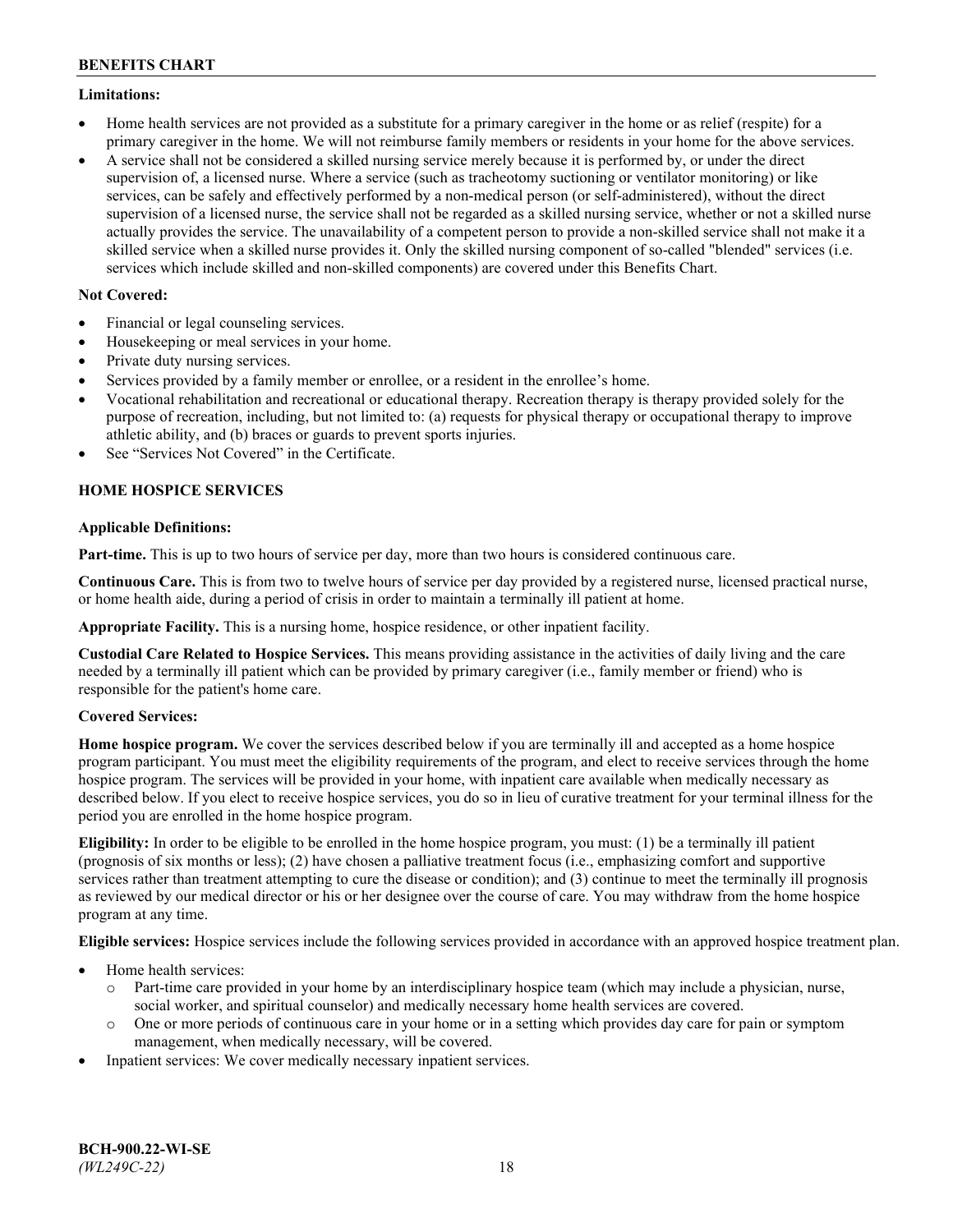- Other services:
	- Respite care is covered for care in your home or in an appropriate facility, to give your primary caregivers (i.e., family members or friends) rest and/or relief when necessary in order to maintain a terminally ill patient at home.
	- o Medically necessary medications for pain and symptom management.
	- $\circ$  Semi-electric hospital beds and other durable medical equipment are covered.<br> $\circ$  Emergency and non-emergency care is covered.
	- Emergency and non-emergency care is covered.

| Network Benefits              | Non-Network Benefits         |
|-------------------------------|------------------------------|
| 100% of the charges incurred. | 50% of the charges incurred. |

Respite care is limited to 5 days per episode, and respite care and continuous care combined are limited to 30 days.

## **Not Covered:**

- Financial or legal counseling services.
- Housekeeping or meal services in your home.
- Custodial or maintenance care related to hospice services, whether provided in the home or in a nursing home.
- Any service not specifically described as covered services under this home hospice services benefits.
- Any services provided by members of your family or residents in your home.
- See "Services Not Covered" in the Certificate.

# **HOSPITAL AND SKILLED NURSING FACILITY SERVICES**

## **Covered Services:**

We cover services as described below.

# **Medical or surgical hospital services**

**Inpatient hospital services:** We cover the following medical or surgical services, for the treatment of acute illness or injury, which require the level of care only provided in an acute care facility. These services must be authorized by a physician.

Inpatient hospital services include: room and board; the use of operating or maternity delivery rooms; intensive care facilities; newborn nursery facilities; general nursing care, anesthesia, laboratory and diagnostic imaging services, radiation therapy, physical therapy, prescription drugs or other medications administered during treatment, blood and blood products (unless replaced), and blood derivatives, and other diagnostic or treatment related hospital services; physician and other professional medical and surgical services provided while in the hospital, including gender confirmation surgery that meets medical coverage criteria.

We cover, following a vaginal delivery, a minimum of 48 hours of inpatient care for the mother and newborn child. We cover, following a caesarean section delivery, a minimum of 96 hours of inpatient care for the mother and newborn child.

Group health plans and health insurance issuers generally may not, under Federal law, restrict benefits for any hospital length of stay in connection with childbirth for the mother of newborn child to less than 48 hours following a vaginal delivery, or less than 96 hours following a caesarean section. However, Federal law generally does not prohibit the mother's or newborn's attending provider, after consulting with the mother, from discharging the mother or her newborn earlier than 48 hours (or 96 hours as applicable). In any case plans and issuers may not, under Federal law, require that a provider obtain authorization from the plan or the insurance issuer for prescribing a length of stay not in excess of 48 hours (or 96 hours).

| Network Benefits              | <b>Non-Network Benefits</b>  |
|-------------------------------|------------------------------|
| 100% of the charges incurred. | 50% of the charges incurred. |

Each Insured's admission or confinement, including that of a newborn child, is separate and distinct from the admission or confinement of any other Insured.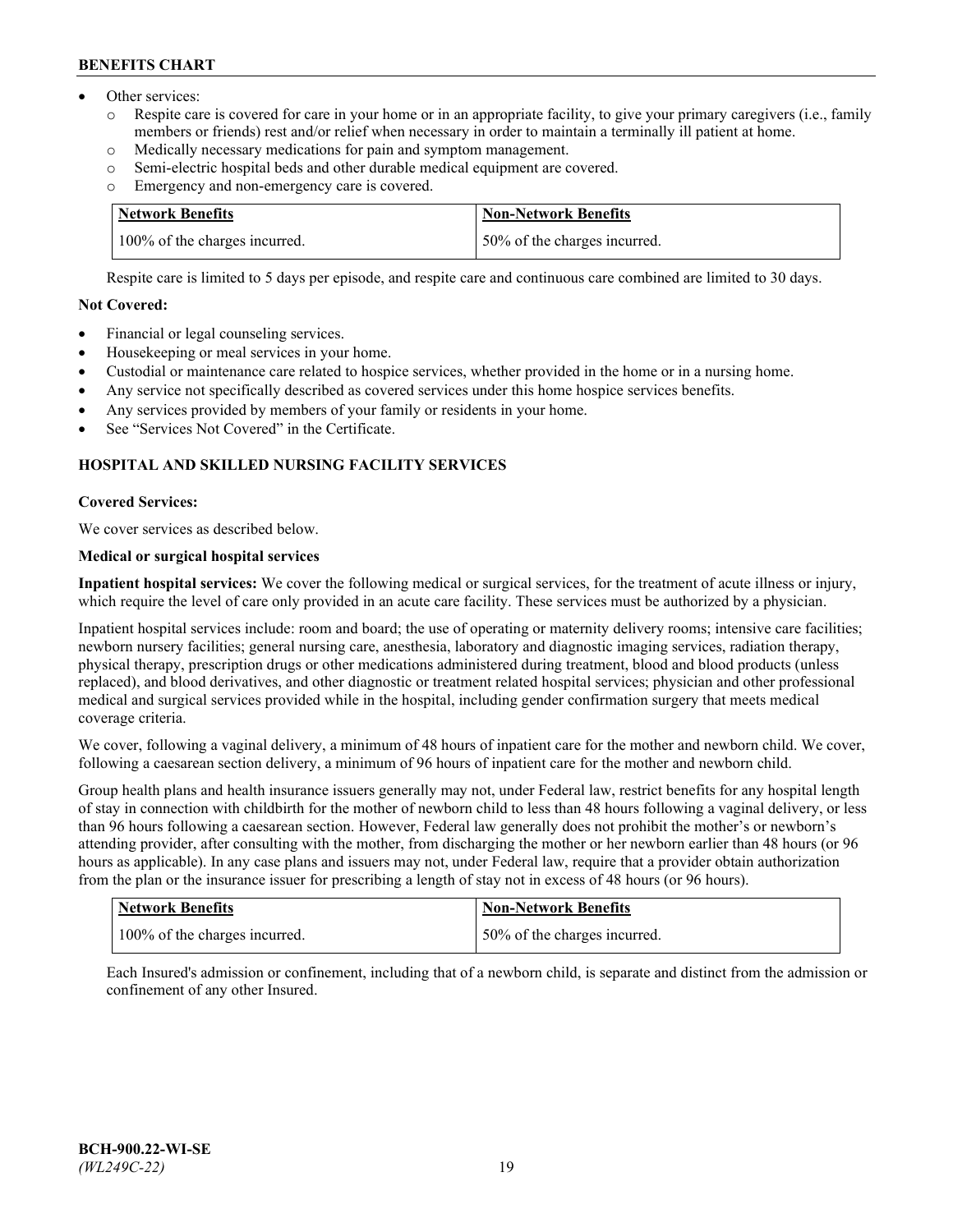**Outpatient hospital, ambulatory care or surgical facility services:** We cover the following medical and surgical services, for diagnosis or treatment of illness or injury on an outpatient basis. These services must be authorized by a physician.

Outpatient services include: use of operating rooms, maternity delivery rooms or other outpatient departments, rooms or facilities; and the following outpatient services: general nursing care, anesthesia, laboratory and diagnostic imaging services, radiation therapy, physical therapy, drugs administered during treatment, blood and blood products (unless replaced), and blood derivatives, and other diagnostic or treatment related outpatient services; physician and other professional medical and surgical services provided while an outpatient, including colonoscopies (starting at age 50, or under age 50 for people at high risk of colorectal cancer), and gender confirmation surgery that meets medical coverage criteria.

For Network Benefits, non-emergent, scheduled outpatient Magnetic Resonance Imaging (MRI) and Computed Tomography (CT) must be provided at a designated facility. Your physician or facility will obtain or verify prior authorization for these services, as needed.

To see the benefit level for diagnostic imaging services, laboratory services and physical therapy, see benefits under Diagnostic Imaging Services, Laboratory Services and Physical Therapy in this Benefits Chart.

| <b>Network Benefits</b>       | <b>Non-Network Benefits</b>  |
|-------------------------------|------------------------------|
| 100% of the charges incurred. | 50% of the charges incurred. |

### **Skilled nursing facility care:**

We cover room and board, daily skilled nursing and related ancillary services for post-acute treatment and rehabilitative care of illness or injury that meets medical coverage criteria. Rehabilitation services are limited to services where significant measurable progress is expected to occur within a reasonable period of time.

| <b>Network Benefits</b>                      | <b>Non-Network Benefits</b>                  |
|----------------------------------------------|----------------------------------------------|
| 100% of the charges incurred.                | 50% of the charges incurred.                 |
| Limited to a 30-day maximum per confinement. | Limited to a 30-day maximum per confinement. |

Each day of services provided under the Network Benefits and Non-Network Benefits, combined, applies toward the maximum shown above.

#### **Not Covered:**

- Services for items for personal convenience, such as television rental, are not covered.
- See "Services Not Covered" in the Certificate.

## **INFERTILITY DIAGNOSIS**

#### **Covered Services:**

We cover the diagnosis of infertility. These services include diagnostic procedures and tests provided in connection with an infertility evaluation, office visits and consultations to diagnose infertility.

| <b>Network Benefits</b>       | <b>Non-Network Benefits</b>   |
|-------------------------------|-------------------------------|
| 100% of the charges incurred. | 150% of the charges incurred. |

Coverage is limited to office visits and consultations to diagnose infertility. Treatment is not covered.

#### **Not Covered:**

- Infertility/fertility treatment, including, but not limited to, office visits, laboratory services, diagnostic imaging services and fertility drugs; reversal of sterilization; and sperm, ova or embryo acquisition, retrieval or storage; however, we cover office visits and consultations to diagnose infertility.
- Services related to the establishment of surrogate pregnancy and fees for a surrogate. However, pregnancy and maternity services are covered for an Insured under this Benefits Chart, including a surrogate pregnancy.
- See "Services Not Covered" in the Certificate.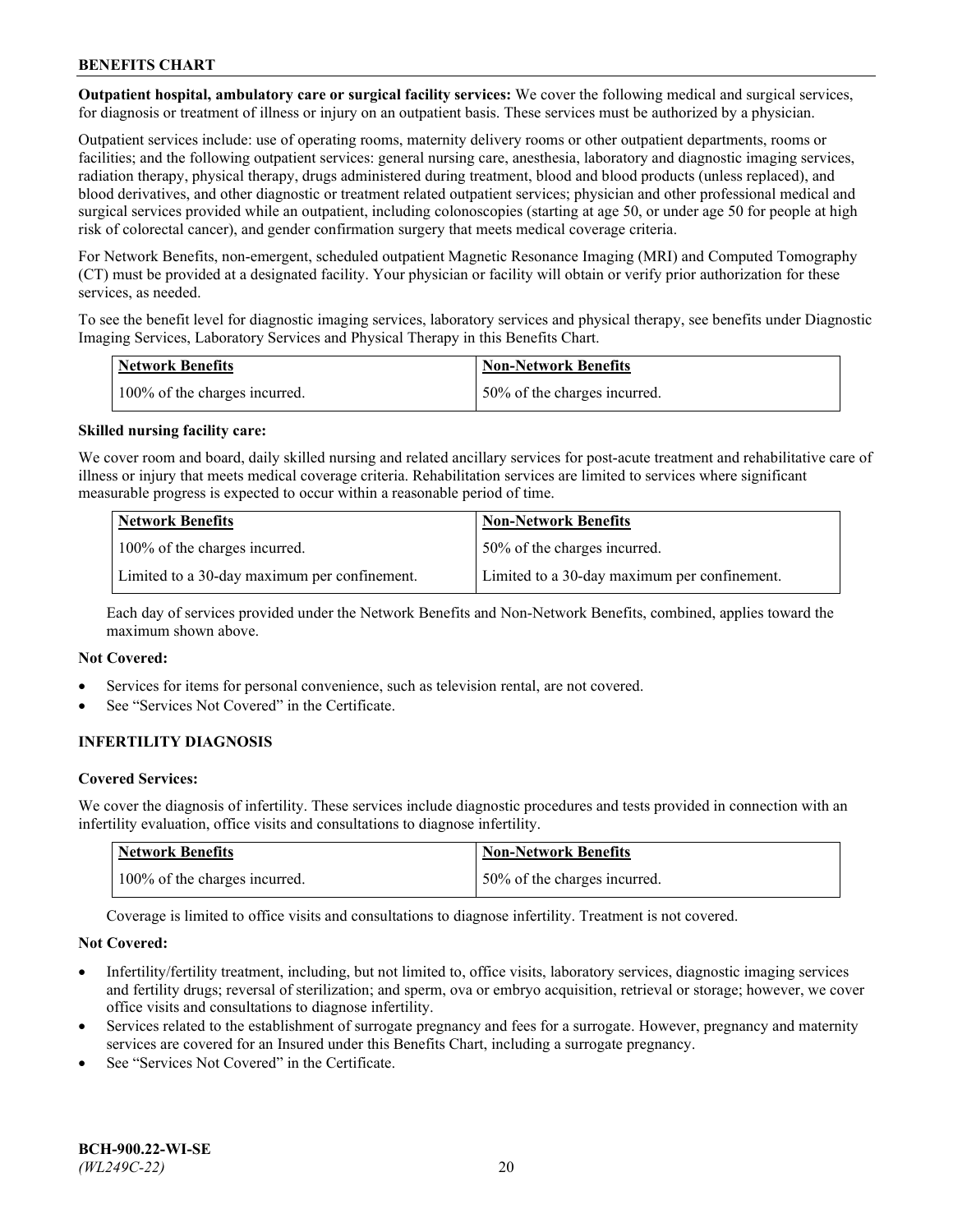# **LABORATORY SERVICES**

## **Covered Services:**

We cover laboratory tests when ordered by a provider and provided in a clinic or outpatient hospital facility. This includes blood tests to detect lead exposure in children between the ages of 6 months and 72 months.

To see the benefit level for inpatient hospital or skilled nursing facility services, see benefits under "Inpatient Hospital and Skilled Nursing Facility Services" in this Benefits Chart.

## **Prostate-specific antigen (PSA) testing**

| <b>Network Benefits</b>       | <b>Non-Network Benefits</b>  |
|-------------------------------|------------------------------|
| 100% of the charges incurred. | 50% of the charges incurred. |

## **All other laboratory services**

## **Services for illness or injury**

| Network Benefits              | <b>Non-Network Benefits</b>  |
|-------------------------------|------------------------------|
| 100% of the charges incurred. | 50% of the charges incurred. |

# **Preventive services**

Laboratory services associated with preventive services are covered at the benefit level shown in the "Preventive Services" section of this Benefits Chart.

### **Not Covered:**

See "Services Not Covered" in the Certificate.

## **MASTECTOMY RECONSTRUCTION BENEFIT**

## **Covered Services:**

We cover reconstruction of the breast on which the mastectomy has been performed; surgery and reconstruction of the other breast to produce symmetrical appearance, and prostheses and physical complications of all stages of mastectomy, including lymphedemas.

| <b>Network Benefits</b>                               | <b>Non-Network Benefits</b>                           |
|-------------------------------------------------------|-------------------------------------------------------|
| Coverage level is same as corresponding Network       | Coverage level is same as corresponding Non-Network   |
| Benefits, depending on type of service provided, such | Benefits, depending on type of service provided, such |
| as Office Visits for Illness or Injury, Inpatient or  | as Office Visits for Illness or Injury, Inpatient or  |
| Outpatient Hospital Services.                         | Outpatient Hospital Services.                         |

## **Not Covered:**

See "Services Not Covered" in the Certificate.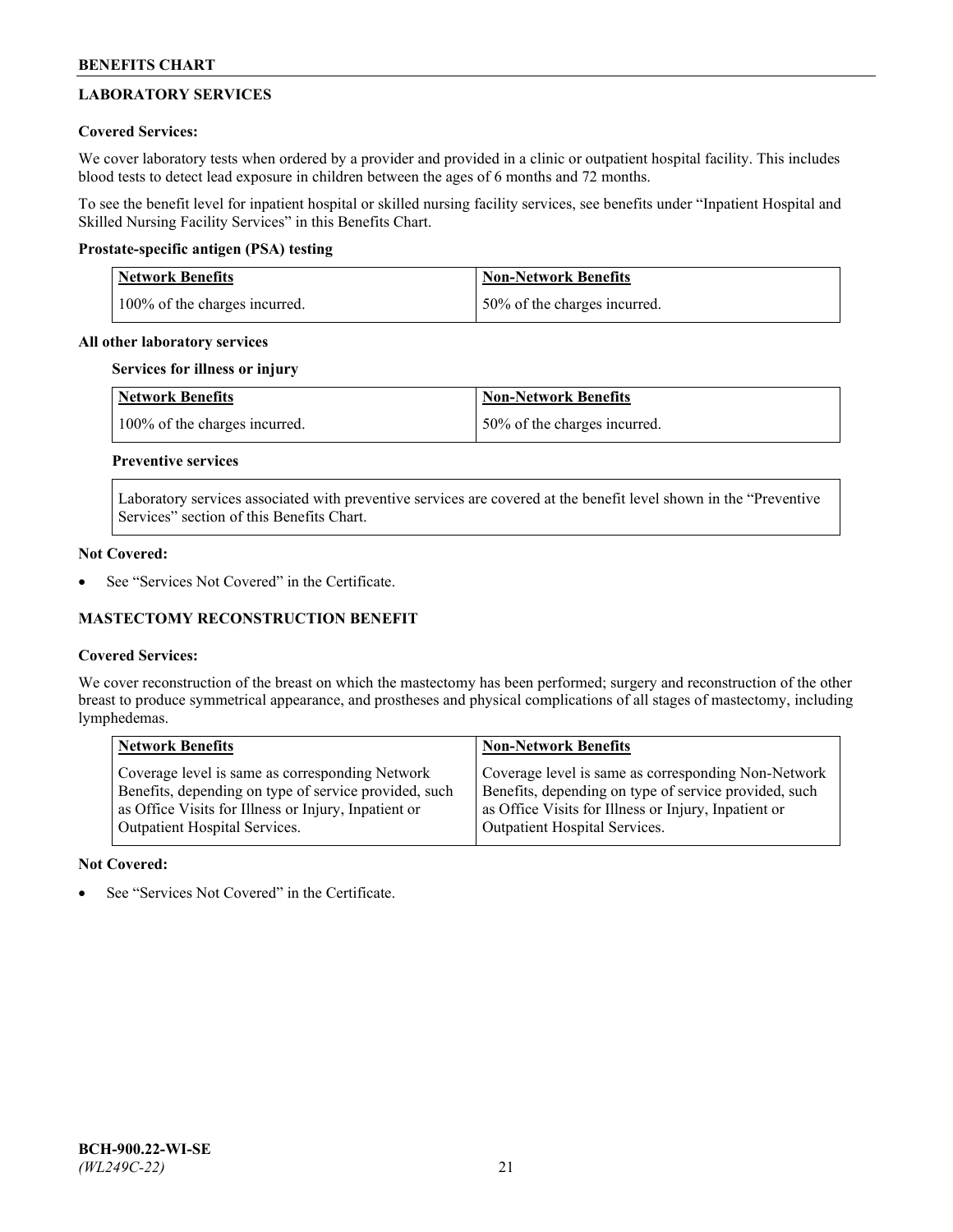# **MEDICATION THERAPY DISEASE MANAGEMENT PROGRAM**

### **Covered Services:**

If you meet our criteria for coverage, you may qualify for our Medication Therapy Disease Management Program.

The program covers consultations with a designated Network pharmacist.

Covered services are based on established medical policies, which are subject to periodic review and modification by the medical directors. These medical policies (medical coverage criteria) are available by calling Member Services, or logging on to your "*my*HealthPartners" account at [healthpartners.com.](http://www.healthpartners.com/)

| Network Benefits                                            | <b>Non-Network Benefits</b> |
|-------------------------------------------------------------|-----------------------------|
| 100% of the charges incurred.<br>Deductible does not apply. | No coverage.                |

### **Not Covered:**

See "Services Not Covered" in the Certificate.

## **OFFICE VISITS FOR ILLNESS OR INJURY**

### **Covered Services:**

We cover the following when medically necessary: professional medical and surgical services and related supplies, including biofeedback, of physicians and other health care providers; blood and blood products (unless replaced) and blood derivatives.

We cover diagnosis and treatment of illness or injury to the eyes. Where contact or eye glass lenses are prescribed as medically necessary for the post-operative treatment of cataracts or for the treatment of aphakia, acute or chronic corneal pathology, or keratoconus, we cover the initial evaluation, lenses and fitting. Insureds must pay for lens replacement beyond the initial pair.

Services received via video, E-visit or telephone are covered under the "Telehealth/Telemedicine Services" section.

#### **Office visits**

#### **Primary Care Providers**

| <b>Network Benefits</b>                                                    | <b>Non-Network Benefits</b>  |
|----------------------------------------------------------------------------|------------------------------|
| 100% of the charges incurred, subject to a<br>copayment of \$30 per visit. | 50% of the charges incurred. |

## **Specialty Care Providers**

| <b>Network Benefits</b>                                                    | <b>Non-Network Benefits</b>  |
|----------------------------------------------------------------------------|------------------------------|
| 100% of the charges incurred, subject to a<br>copayment of \$60 per visit. | 50% of the charges incurred. |

### **Convenience clinics**

| <b>Network Benefits</b>                                                     | <b>Non-Network Benefits</b>  |
|-----------------------------------------------------------------------------|------------------------------|
| 100% of the charges incurred, subject to a<br>copayment of $$15$ per visit. | 50% of the charges incurred. |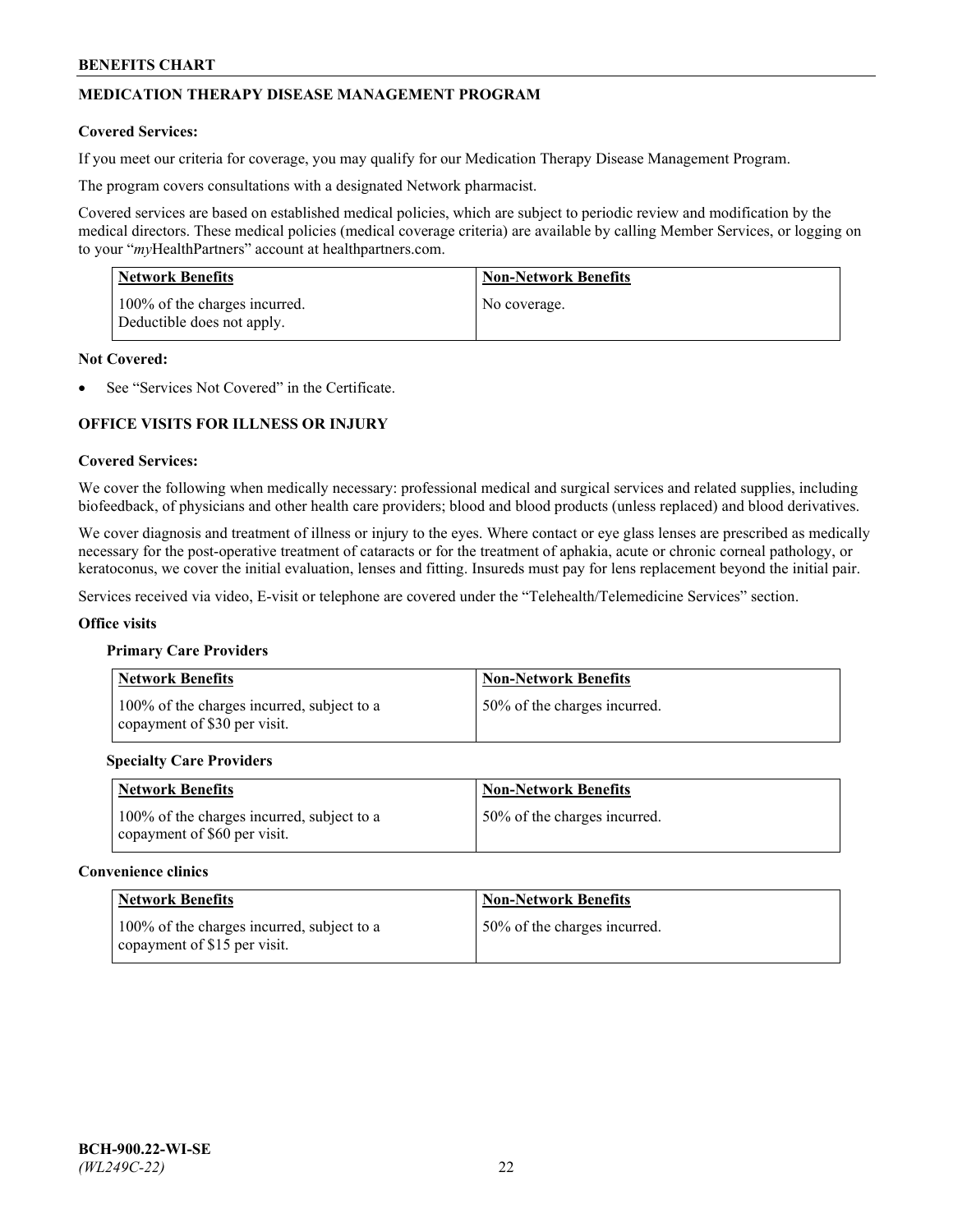## **Injections administered in a physician's office, other than immunizations**

### **Allergy injections**

| <b>Network Benefits</b>                                                             | <b>Non-Network Benefits</b>  |
|-------------------------------------------------------------------------------------|------------------------------|
| 100% of the charges incurred, subject to a<br>copayment of \$2 per date of service. | 50% of the charges incurred. |

### **All other injections**

| Network Benefits                                                                    | <b>Non-Network Benefits</b>  |
|-------------------------------------------------------------------------------------|------------------------------|
| 100% of the charges incurred, subject to a<br>copayment of \$2 per date of service. | 50% of the charges incurred. |

## **Not Covered:**

- Court ordered treatment, except as described in this Benefits Chart. Any resulting court ordered treatment for mental health services will be subject to the Certificate's requirement for medical necessity.
- See "Services Not Covered" in the Certificate.

# **PEDIATRIC EYEWEAR**

### **Covered Services:**

We cover pediatric eyewear for children.

Routine eye exams are covered under the "Preventive Services" section.

| <b>Network Benefits</b>       | <b>Non-Network Benefits</b> |
|-------------------------------|-----------------------------|
| 100% of the charges incurred. | No coverage.                |

## **Limitations:**

- Coverage under this provision will continue until the end of the month in which the child turns age 19.
- Limited to one of the following per calendar year:
	- o one pair of eyeglasses including one set of prescription lenses, frames from our designated eyewear collection and anti-scratch coating; or
	- o one pair of non-disposable contact lenses; or
	- o a one-year supply of disposable contact lenses.
- Contact lens fittings are limited to two per calendar year.

## **Not Covered:**

- Frames that are not included in our designated eyewear collection. However, one pair of lenses will be covered if an Insured chooses frames outside our designated eyewear collection.
- More than one pair of lenses or frames or non-disposable contacts per calendar year, regardless of the reason. This includes replacement of eyeglasses or contact lenses due to loss, breakage, theft, or change in prescription.
- Safety glasses or goggles for sports or vocational reasons.
- Upgrades including, but not limited to, UV protection and no-line multifocal lenses.
- See "Services Not Covered" in the Certificate.

## **PHYSICAL THERAPY, OCCUPATIONAL THERAPY, SPEECH THERAPY AND OTHER SPECIFIED THERAPIES**

## **Covered Services:**

We cover the following physical therapy, occupational therapy and speech therapy services:

- Medically necessary rehabilitative care to correct the effects of illness or injury.
- Habilitative care rendered for congenital, developmental or medical conditions which have significantly limited the successful initiation of normal speech and normal motor development.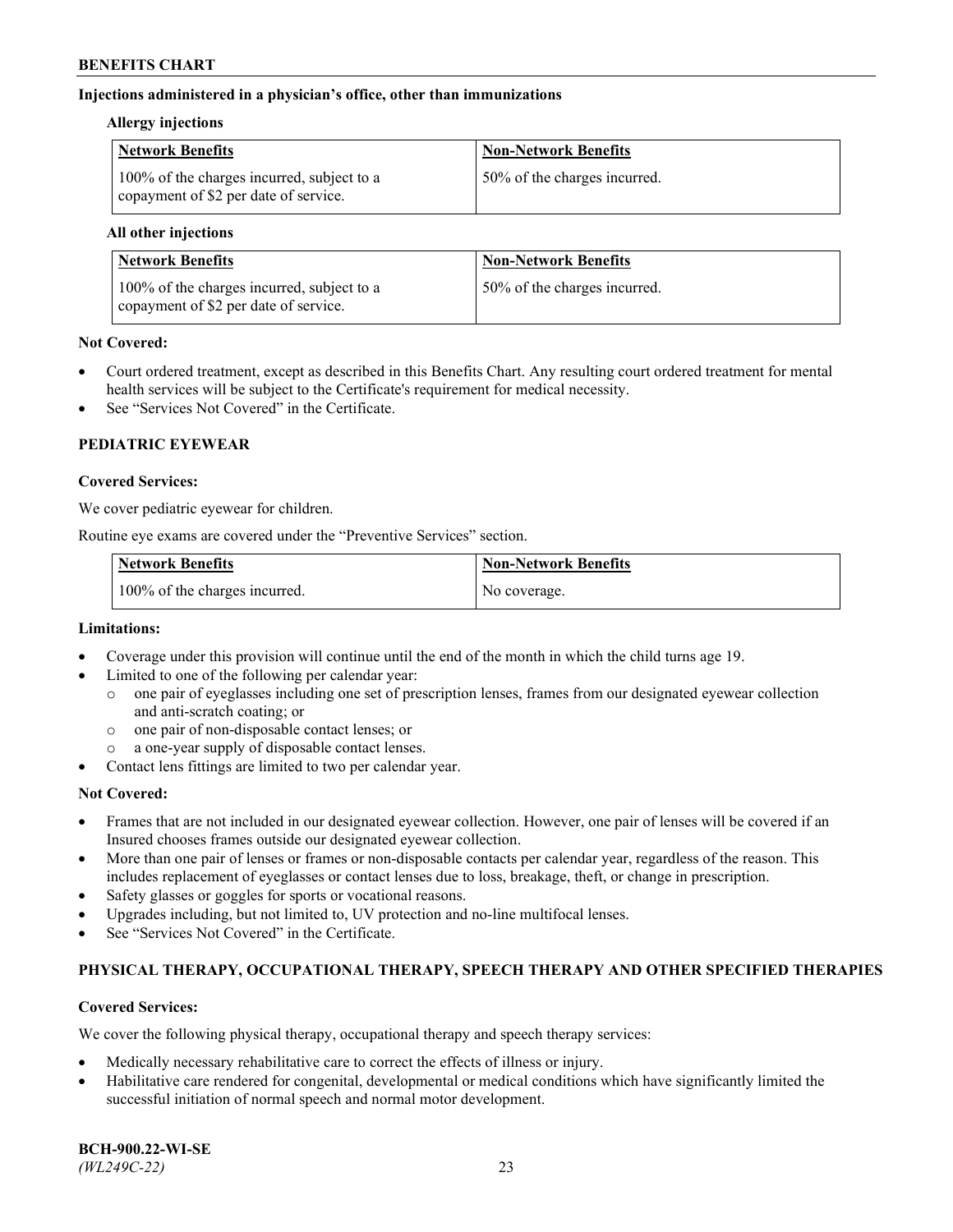Massage therapy which is performed in conjunction with other treatment/modalities by a physical or occupational therapist is part of a prescribed treatment plan and is not billed separately is covered.

We cover services provided in a clinic. To see the benefit level for inpatient hospital or skilled nursing facility services, see benefits under "Inpatient Hospital and Skilled Nursing Facility Services".

### **Rehabilitative care**

#### **Primary Care Providers**

| <b>Network Benefits</b>                                                                                                                                                     | <b>Non-Network Benefits</b>                                                                                                   |
|-----------------------------------------------------------------------------------------------------------------------------------------------------------------------------|-------------------------------------------------------------------------------------------------------------------------------|
| 100% of the charges incurred, subject to a<br>copayment of \$30 per visit.<br>Physical, Occupational and Speech Therapy are<br>limited to 20 visits each per calendar year. | 50% of the charges incurred.<br>Physical, Occupational and Speech Therapy are<br>limited to 20 visits each per calendar year. |

### **Specialty Care Providers**

| <b>Network Benefits</b>                       | <b>Non-Network Benefits</b>                   |
|-----------------------------------------------|-----------------------------------------------|
| 100% of the charges incurred, subject to a    | 50% of the charges incurred.                  |
| copayment of \$60 per visit.                  | Physical, Occupational and Speech Therapy are |
| Physical, Occupational and Speech Therapy are | limited to 20 visits each per calendar year.  |
| limited to 20 visits each per calendar year.  |                                               |

### **In addition to the services provided above, we cover a minimum of:**

- 20 visits per calendar year for pulmonary rehabilitation.
- 36 visits per calendar year for cardiac rehabilitation.
- 30 visits per calendar year for post-cochlear implant aural therapy.
- 20 visits per calendar year for cognitive rehabilitation.

Visit limits by a Primary Care Provider and/or Specialty Care Provider are combined. The maximum number of visits is combined for Network Benefits and Non-Network Benefits.

#### **Habilitative services**

#### **Primary Care Providers**

| <b>Network Benefits</b>                                                                                                                                                     | <b>Non-Network Benefits</b>                                                                                                   |
|-----------------------------------------------------------------------------------------------------------------------------------------------------------------------------|-------------------------------------------------------------------------------------------------------------------------------|
| 100% of the charges incurred, subject to a<br>copayment of \$30 per visit.<br>Physical, Occupational and Speech Therapy are<br>limited to 20 visits each per calendar year. | 50% of the charges incurred.<br>Physical, Occupational and Speech Therapy are<br>limited to 20 visits each per calendar year. |

### **Specialty Care Providers**

| <b>Network Benefits</b>                                                                       | <b>Non-Network Benefits</b>                                                                   |
|-----------------------------------------------------------------------------------------------|-----------------------------------------------------------------------------------------------|
| 100% of the charges incurred, subject to a<br>copayment of \$60 per visit.                    | 50% of the charges incurred.                                                                  |
| Physical, Occupational and Speech Therapy are<br>limited to 20 visits each per calendar year. | Physical, Occupational and Speech Therapy are<br>limited to 20 visits each per calendar year. |

Visit limits by a Primary Care Provider and/or Specialty Care Provider are combined. The maximum number of visits is combined for Network Benefits and Non-Network Benefits.

### **Not Covered:**

- Massage therapy for the purpose of comfort or convenience of the Insured.
- See "Services Not Covered" in the Certificate.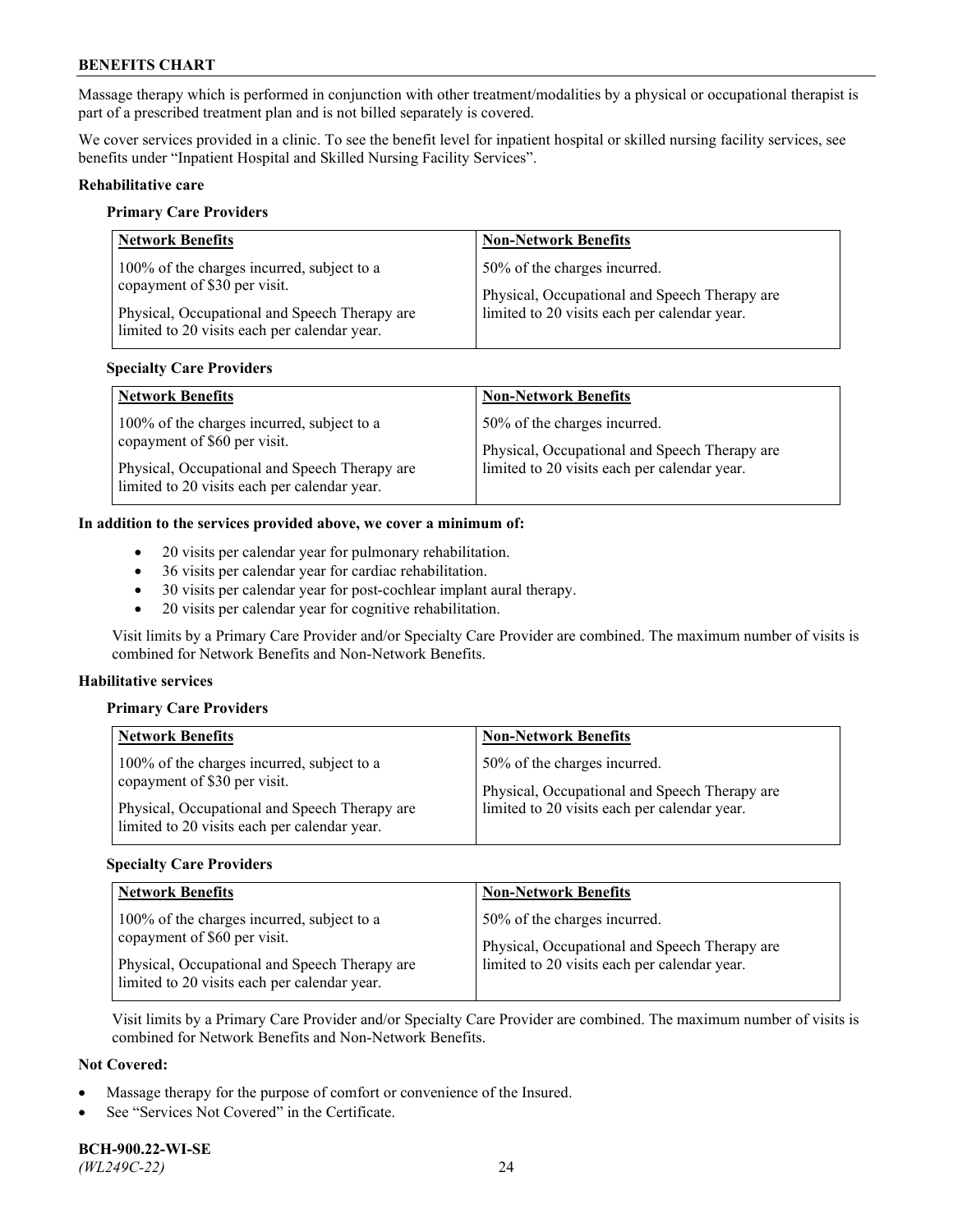# **PRE-DIABETES DISEASE MANAGEMENT PROGRAM**

#### **Covered Services:**

If you meet criteria for coverage, you may qualify for the Pre-Diabetes Disease Management Program through Omada Health. The program covers group health coaching which focuses on weight loss, exercise, behavior modification and health education at select locations determined by the plan.

| Network Benefits                                            | <b>Non-Network Benefits</b> |
|-------------------------------------------------------------|-----------------------------|
| 100% of the charges incurred.<br>Deductible does not apply. | Not applicable.             |

## **Not Covered:**

See "Services Not Covered" in the Certificate.

# **PRESCRIPTION DRUG SERVICES**

#### **Covered Services:**

We cover prescription drugs and medications that can be self-administered or are administered in a physician's office.

We will refill a prescription for eye drops covered under this Benefits Chart if the Insured requests a refill and the original prescription specified that additional quantities would be needed, providing the refill request does not exceed the quantities needed, and the following conditions are met:

- If the Insured requests a 30-day refill supply, the request must be made between 22 and 30 days of the later of (a) the original date that the prescription was distributed to the Insured or (b) the date that the most recent refill was distributed to the Insured; or
- If the Insured requests a 90-day refill supply, the request must be made between 67 and 90 days of the later of (a) the original date that the prescription was distributed to the Insured or (b) the date that the most recent refill was distributed to the Insured.

**For Network Benefits, drugs and medications must be obtained at a Network pharmacy.**

**If a copayment is required, you must pay one copayment for each 31-day supply, or portion thereof.**

#### **Outpatient drugs (except as specified below)**

| <b>Network Benefits</b>                                                                                                                                                                                           | <b>Non-Network Benefits</b>  |
|-------------------------------------------------------------------------------------------------------------------------------------------------------------------------------------------------------------------|------------------------------|
| 100% of the charges incurred, subject to a copayment of<br>\$5 for generic low cost formulary drugs and 100% of<br>the charges incurred, subject to a copayment of \$25 for<br>generic high cost formulary drugs. | 50% of the charges incurred. |
| Brand name formulary drugs are covered at 100% of the<br>charges incurred, subject to a copayment of \$60.                                                                                                        |                              |
| Formulary insulin is considered preventive and is not<br>subject to your deductible. In no event will your cost for<br>a formulary insulin drug exceed \$25.                                                      |                              |
| Non-formulary drugs are covered at 100% of the<br>charges incurred, subject to a copayment of \$150.                                                                                                              |                              |
| Deductible applies.                                                                                                                                                                                               |                              |

**Oral chemotherapy drugs** are included on the specialty drug list. However, you pay the applicable outpatient drug copayment. As required by Wisconsin law, your maximum copayment will not be more than \$100 per prescription for a 31-day supply.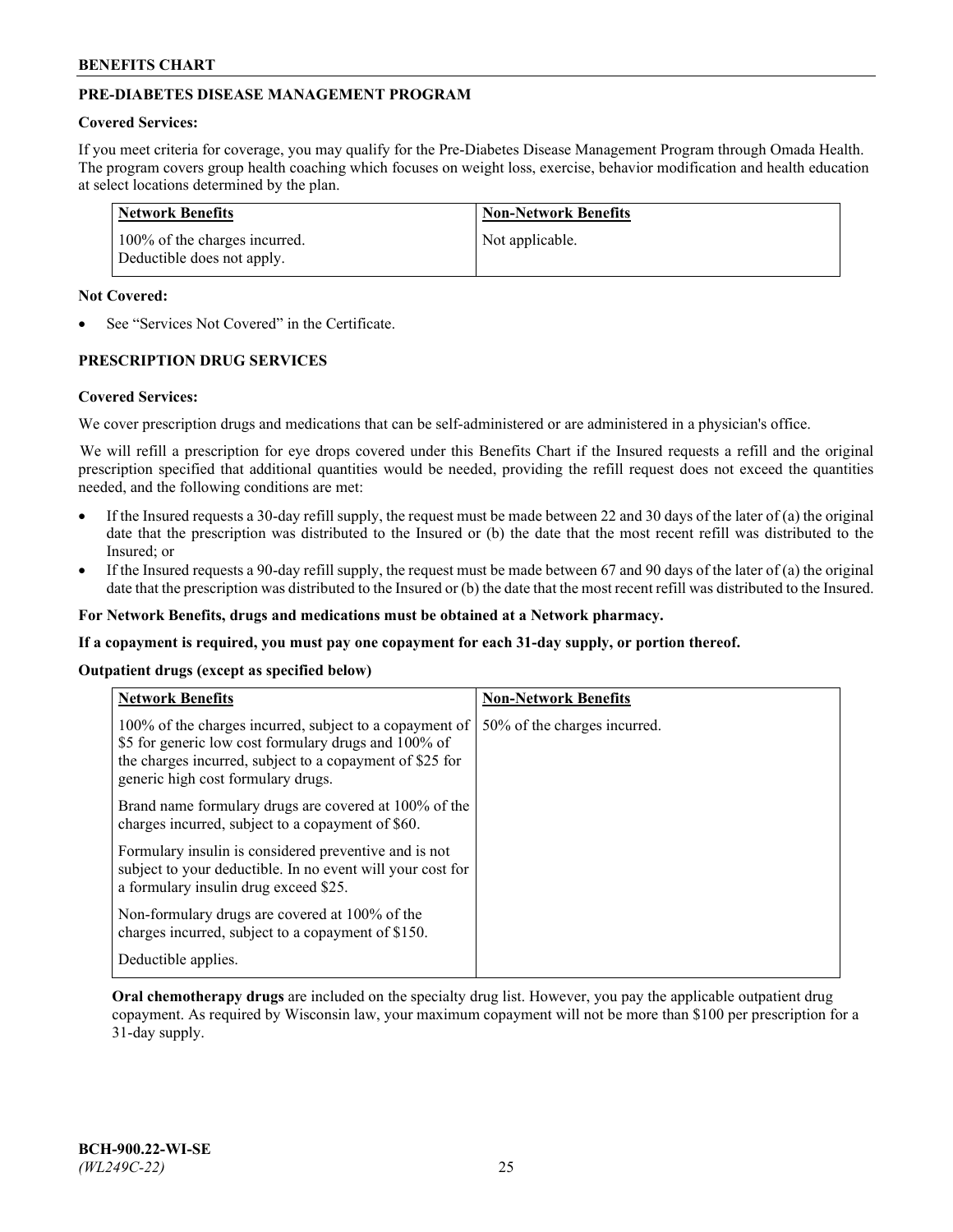## **Mail order drugs**

| <b>Network Benefits</b>                                                                                                                                                         | <b>Non-Network Benefits</b>                                                                                                |
|---------------------------------------------------------------------------------------------------------------------------------------------------------------------------------|----------------------------------------------------------------------------------------------------------------------------|
| For your convenience, you may also get up to a<br>93-day supply of outpatient prescription drugs that<br>can be self-administered through the designated mail<br>order service. | Mail order drugs are only available through the<br>designated mail order service.<br>See Network Mail Order Drugs Benefit. |
| Specialty drugs are not available through the mail<br>order service.                                                                                                            |                                                                                                                            |

# **Specialty drugs which are self-administered**

| <b>Network Benefits</b>                                                                                              | <b>Non-Network Benefits</b> |
|----------------------------------------------------------------------------------------------------------------------|-----------------------------|
| 80% of the charges incurred.                                                                                         | No coverage.                |
| Specialty drugs are limited to drugs on the<br>specialty drug list and must be obtained from a<br>designated vendor. |                             |

**Oral chemotherapy drugs** are included on the specialty drug list. However, you pay the applicable outpatient drug copayment. As required by Wisconsin law, your maximum copayment will not be more than \$100 per prescription for a 31-day supply.

## **Tobacco cessation drugs. All FDA approved tobacco cessation drugs are covered.**

| Network Benefits                                            | <b>Non-Network Benefits</b>  |
|-------------------------------------------------------------|------------------------------|
| 100% of the charges incurred.<br>Deductible does not apply. | 50% of the charges incurred. |

## **Contraceptive drugs**

| <b>Network Benefits</b>                                                                                                                                         | <b>Non-Network Benefits</b>  |
|-----------------------------------------------------------------------------------------------------------------------------------------------------------------|------------------------------|
| 100% of the charges incurred for formulary drugs.<br>Deductible does not apply.                                                                                 | 50% of the charges incurred. |
| If a physician requests that a non-formulary<br>contraceptive drug be dispensed as written, the drug<br>will be covered at 100%, not subject to the deductible. |                              |

**ACA preventive medications.** We cover preventive medications currently recommended by USPSTF with an A or B rating if they are prescribed by your medical provider and they are listed on our Commercial ACA Preventive Drug List. Preventive medications are subject to periodic review and modification. Changes would be effective in accordance with the federal rules and reflected in our current medical coverage criteria for preventive care services.

| <b>Network Benefits</b>                                     | <b>Non-Network Benefits</b>  |
|-------------------------------------------------------------|------------------------------|
| 100% of the charges incurred.<br>Deductible does not apply. | 50% of the charges incurred. |

## **Limitations:**

- Certain drugs may require prior authorization as indicated on the formulary. HealthPartners may require prior authorization for the drug and also the site where the drug will be provided. Certain drugs are subject to our utilization review process and quantity limits.
- Certain non-formulary drugs require prior authorization. In addition, certain drugs may be subject to any quantity limits applied as part of our trial program. The trial drug program applies to new prescriptions for certain drugs which have high toxicity, low tolerance, high costs and/or high potential for waste. Trial drugs are indicated on the formulary and/or the specialty drug list. Your first fill of a trial drug may be limited to less than a month supply. If the drug is well tolerated and effective, you will receive the remainder of your first month supply.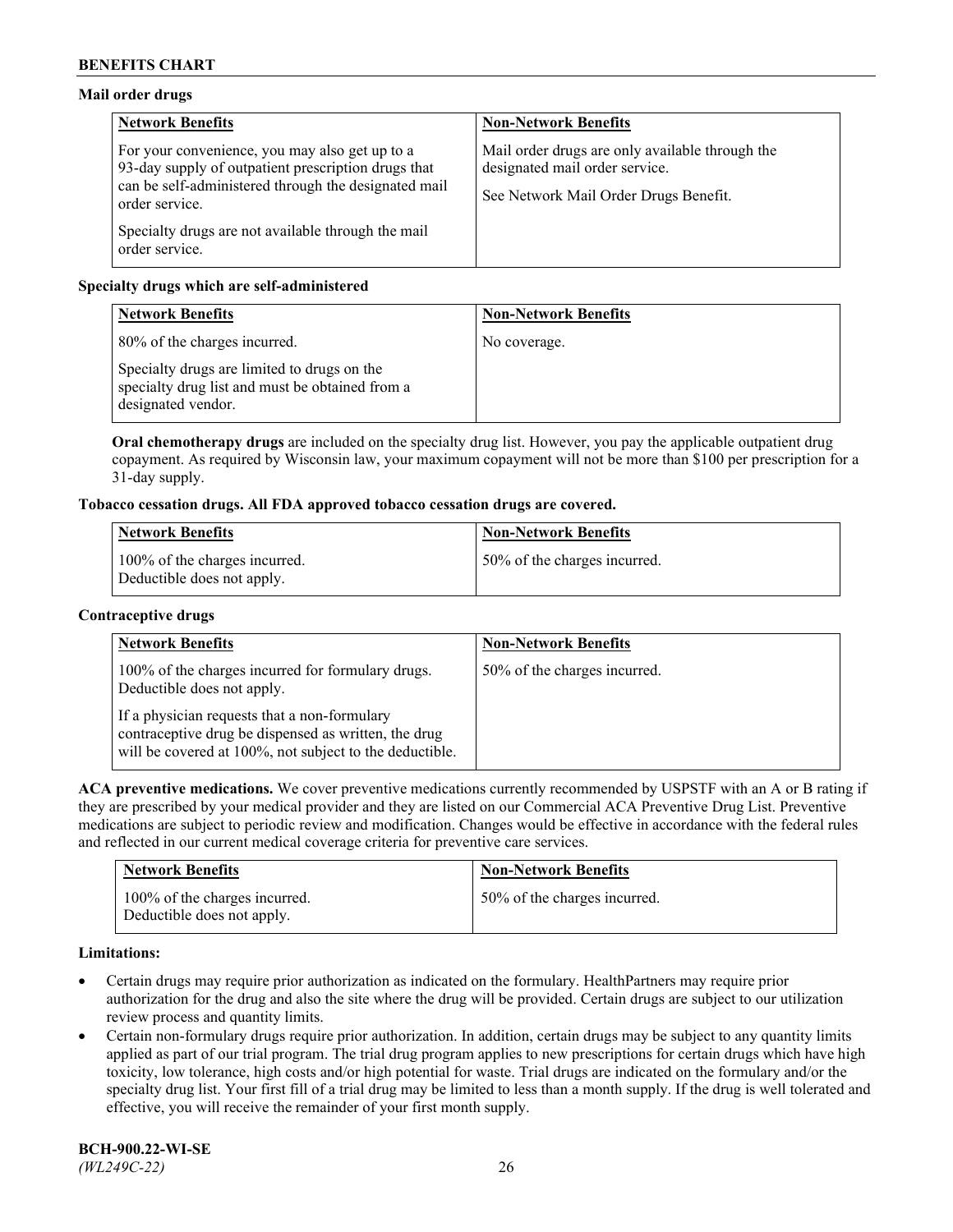- If an Insured requests a brand name drug when there is a generic equivalent, the brand name drug will be covered up to the charge that would apply to the generic drug, minus any required copayment. If a physician requests that a brand name drug be dispensed as written, the drug will be paid at the non-formulary benefit.
- We may require insureds to try over-the-counter (OTC) drug alternatives before approving more costly formulary prescription drugs.
- Unless otherwise specified in the "Prescription Drug Services" section, you may receive up to a 31-day supply per prescription.
- A 93-day supply will be covered and dispensed only at pharmacies that participate in our extended day supply program.
- New prescriptions to treat certain chronic conditions are limited to a 31-day supply.
- No more than a 31-day supply of specialty drugs will be covered and dispensed at a time, unless it is a manufacturer supplied drug that cannot be split that supplies the insured with more than a 31-day supply.

**Not Covered:**Replacement of prescription drugs, medications, equipment and supplies due to loss, damage or theft.

- Nonprescription (over-the-counter) drugs or medications, including, but not limited to, vitamins, supplements, homeopathic remedies, and non-FDA approved drugs, unless listed on the formulary and prescribed by a physician or legally authorized health care provider under applicable state and federal law. This exclusion does not include over-thecounter contraceptives for women as allowed under the Affordable Care Act when the Insured obtains a prescription for the item. In addition, if the Insured obtains a prescription, this exclusion does not include aspirin to prevent cardiovascular disease for men and women of certain ages; folic acid supplements for women who may become pregnant; fluoride chemoprevention supplements for children without fluoride in their water source; and iron supplements for children ages 6-12 months who are at risk for anemia.
- All drugs for the treatment of sexual dysfunction.
- All drugs for the treatment of growth deficiency.
- Fertility drugs.
- Medical cannabis.
- Drugs on the Excluded Drug List. The Excluded Drug List includes select drugs within a therapy class that are not eligible for coverage. This includes drugs that may be excluded for certain indications. The Excluded Drug List is available at [healthpartners.com.](http://www.healthpartners.com/)
- Drugs that are newly approved by the FDA until they are reviewed and approved by HealthPartners Pharmacy and Therapeutics Committee.
- Medical devices approved by the FDA will not be covered under the "Prescription Drug Services" section unless they are on our formulary. Covered medical devices are generally submitted and reimbursed under your medical benefits.
- See "Services Not Covered" in the Certificate.

## **PREVENTIVE SERVICES**

## **Applicable Definitions:**

**Routine Preventive Services** are routine health care services that include screenings, check-ups and counseling to prevent illness, disease or other health problems before symptoms occur.

**Diagnostic Services** are services to help a provider understand your symptoms, diagnose illness and decide what treatment may be needed. They may be the same services that are listed as preventive services, but they are being used as diagnostic services. Your provider will determine if these services are preventive or diagnostic. These services are not preventive if received as part of a visit to diagnose, manage or maintain an acute or chronic medical condition, illness or injury. When that occurs, unless otherwise indicated below, standard deductibles, copayments or coinsurance apply.

## **Covered Services:**

We cover preventive services that meet any of the requirements under the Affordable Care Act (ACA) shown in the bulleted items below. These preventive services are covered at 100% under the Network Benefits with no deductible, copayments or coinsurance. (If a preventive service is not required by the ACA and it is covered at a lower benefit level, it will be specified below.) Preventive benefits mandated under the ACA are subject to periodic review and modification. Changes would be effective in accordance with the federal rules. Preventive services mandated by the ACA include:

- Evidence-based items or services that have in effect a rating of A or B in the current recommendations of the United States Preventive Services Task Force with respect to the individual;
- Immunizations for routine use in children, adolescents, and adults that have in effect a recommendation from the Advisory Committee on Immunization Practices of the Centers for Disease Control and Prevention with respect to the individual;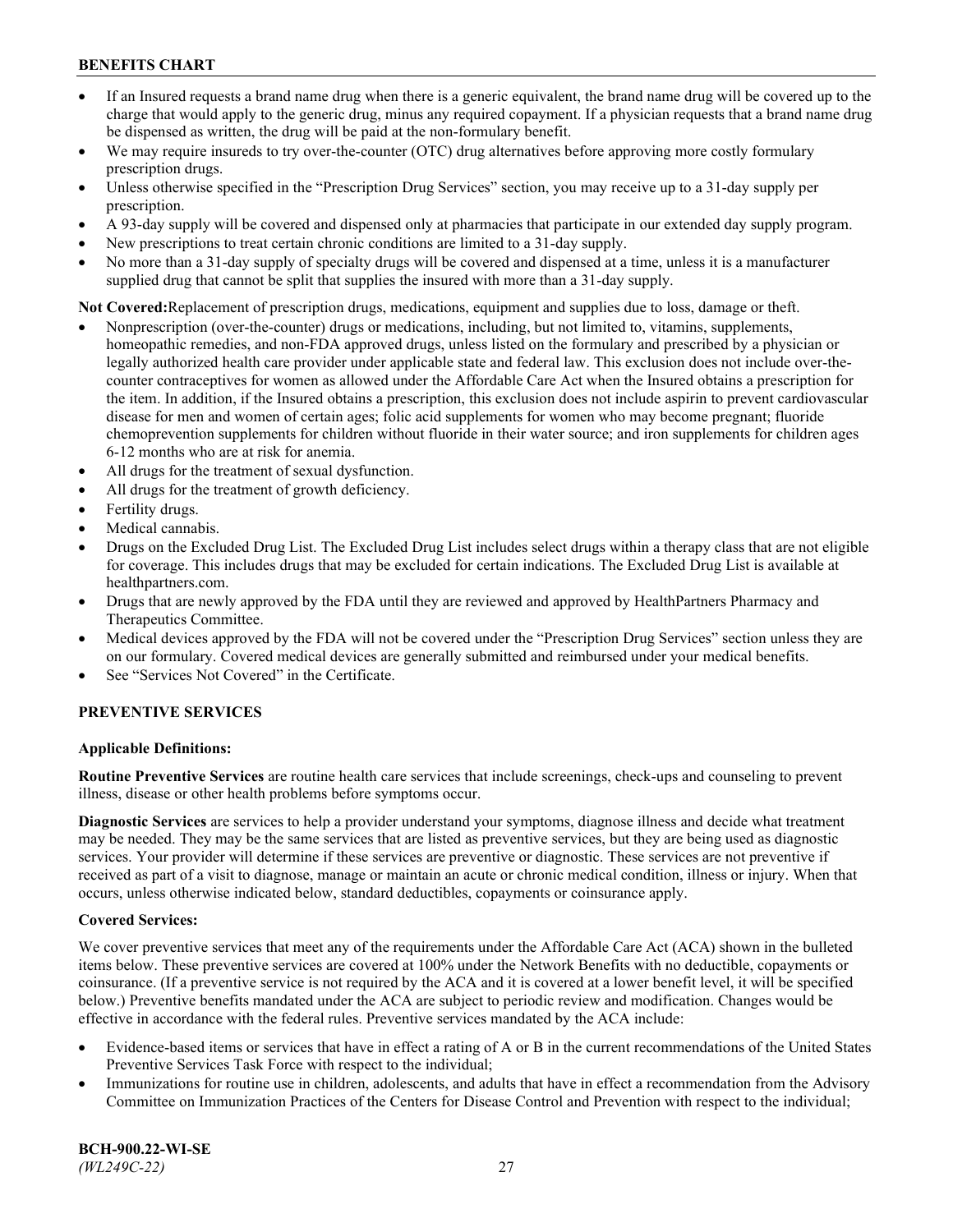- With respect to infants, children, and adolescents, evidence-informed preventive care and screenings provided for in comprehensive guidelines supported by the Health Resources and Services Administration; and
- With respect to women, preventive care and screenings provided for in comprehensive guidelines supported by the Health Resources and Services Administration.

Covered services are based on established medical policies, which are subject to periodic review and modification by the medical or dental directors. These medical policies (medical coverage criteria) are available by calling Member Services, or logging on to your "*my*HealthPartners" account at [healthpartners.com.](https://www.healthpartners.com/hp/index.html)

## **ACA and state mandated preventive services are covered as follows:**

**Routine health exams and periodic health assessments.** A physician or health care provider will counsel you as to how often health assessments are needed based on age, sex and health status. This includes screening and counseling for tobacco cessation and all FDA approved tobacco cessation medications including over-the-counter drugs (as shown in the Prescription Drug Services section).

| <b>Network Benefits</b>                                     | <b>Non-Network Benefits</b>  |
|-------------------------------------------------------------|------------------------------|
| 100% of the charges incurred.<br>Deductible does not apply. | 50% of the charges incurred. |

**Child health supervision services.** This includes pediatric preventive services such as newborn screenings, appropriate immunizations, developmental assessments and laboratory services appropriate to the age of the child from birth to 72 months and appropriate immunizations to age 18.

| Network Benefits                                            | <b>Non-Network Benefits</b>  |
|-------------------------------------------------------------|------------------------------|
| 100% of the charges incurred.<br>Deductible does not apply. | 50% of the charges incurred. |

#### **Routine prenatal care and exams**

| Network Benefits                                            | <b>Non-Network Benefits</b>  |
|-------------------------------------------------------------|------------------------------|
| 100% of the charges incurred.<br>Deductible does not apply. | 50% of the charges incurred. |

**Routine postnatal care.** This includes health exams, assessments, education and counseling relating to the period immediately after childbirth.

| Network Benefits                                            | <b>Non-Network Benefits</b>  |
|-------------------------------------------------------------|------------------------------|
| 100% of the charges incurred.<br>Deductible does not apply. | 50% of the charges incurred. |

**Routine screening procedures for cancer.** This includes colorectal screening and other cancer screenings recommended by the USPSTF with an A or B rating. Women's preventive health services below describe additional routine screening procedures for cancer.

| Network Benefits                                            | <b>Non-Network Benefits</b>  |
|-------------------------------------------------------------|------------------------------|
| 100% of the charges incurred.<br>Deductible does not apply. | 50% of the charges incurred. |

**Professional voluntary family planning services.** This includes services to prevent or delay a pregnancy, including counseling and education. Services must be provided by a licensed provider.

| <b>Network Benefits</b>                                     | <b>Non-Network Benefits</b>  |
|-------------------------------------------------------------|------------------------------|
| 100% of the charges incurred.<br>Deductible does not apply. | 50% of the charges incurred. |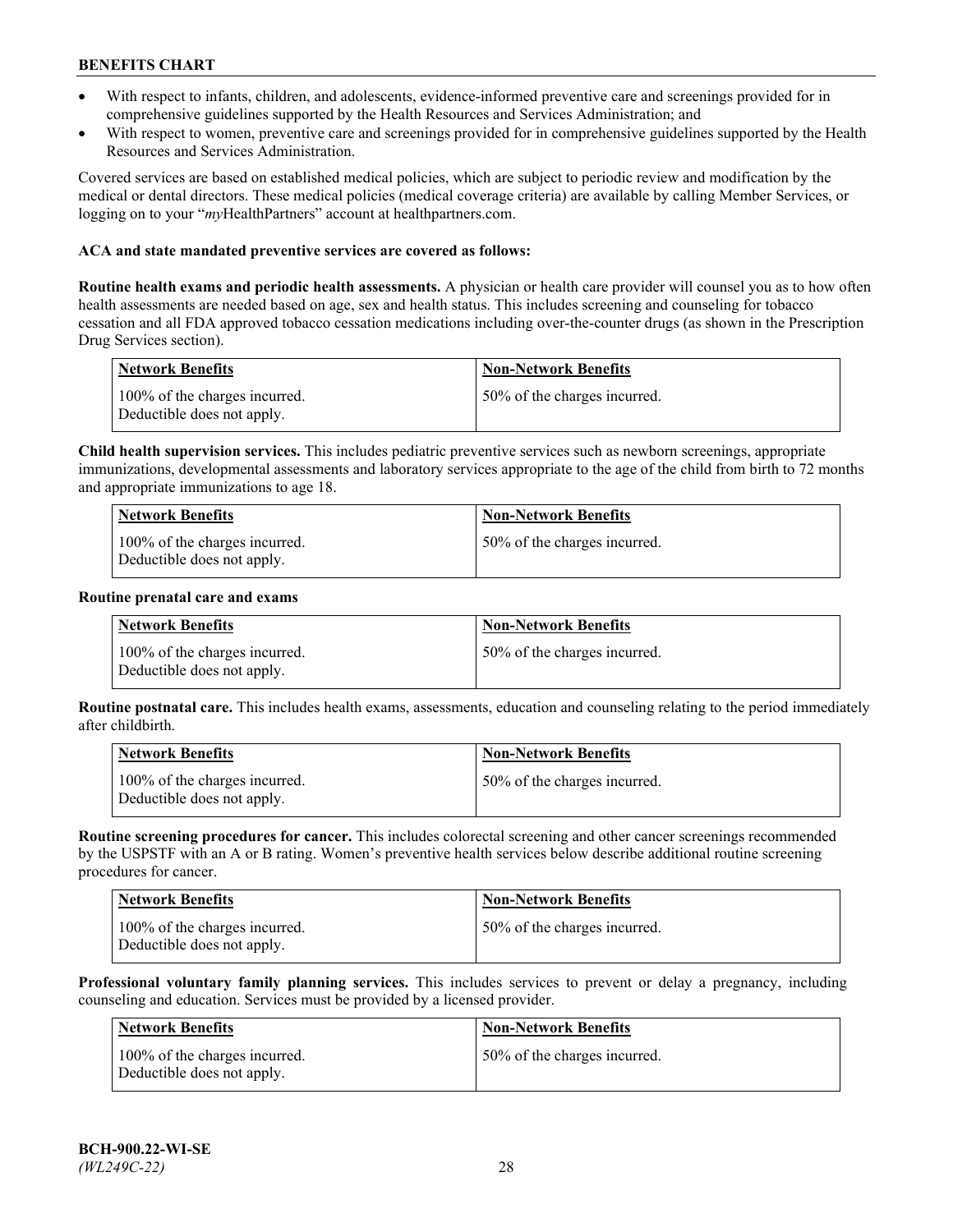### **Adult immunizations**

| Network Benefits                                            | <b>Non-Network Benefits</b>  |
|-------------------------------------------------------------|------------------------------|
| 100% of the charges incurred.<br>Deductible does not apply. | 50% of the charges incurred. |

**Women's preventive health services.** This includes mammograms, screenings for cervical cancer (pap smears), breast pumps, human papillomavirus (HPV) testing, counseling for sexually transmitted infections, counseling and screening for human immunodeficiency virus (HIV), and all FDA approved contraceptive methods as prescribed by a doctor, sterilization procedures, education and counseling (see the Prescription Drug Services section for coverage of oral contraceptive drugs). We also provide genetic screening for BRCA if someone in your family has the gene or you have a diagnosis of cancer.

The U.S. Preventive Services Task Force (USPSTF) recommends screening mammography, with or without clinical breast examination (CBE), every 1-2 years for women aged 40 and older. For women age 50 and older, we cover an annual mammogram.

| Network Benefits                                            | <b>Non-Network Benefits</b>  |
|-------------------------------------------------------------|------------------------------|
| 100% of the charges incurred.<br>Deductible does not apply. | 50% of the charges incurred. |

**Obesity screening and management.** We cover obesity screening and counseling for all ages during a routine preventive care exam. If you are age 18 or older and have a body mass index of 30 or more, we also cover intensive obesity management to help you lose weight. Your primary care doctor can coordinate these services.

| Network Benefits                                            | <b>Non-Network Benefits</b>  |
|-------------------------------------------------------------|------------------------------|
| 100% of the charges incurred.<br>Deductible does not apply. | 50% of the charges incurred. |

**In addition to any ACA or state mandated preventive services referenced above, we cover the following eligible services:**

## **Routine eye and hearing exams**

| <b>Network Benefits</b>                                     | <b>Non-Network Benefits</b>  |
|-------------------------------------------------------------|------------------------------|
| 100% of the charges incurred.<br>Deductible does not apply. | 50% of the charges incurred. |

**Ovarian cancer surveillance test for women who are at risk.** "At risk for ovarian cancer" means (1) having a family history that includes any of the following: one or more first-degree or second-degree relatives with ovarian cancer, clusters of female relatives with breast cancer or nonpolyposis colorectal cancer; or (2) testing positive for BRCA1 or BRCA2 mutations. "Surveillance test for ovarian cancer" means annual screening using CA-125 serum tumor marker testing, transvaginal ultrasound, pelvic examination or other proven ovarian screening tests currently being evaluated by the federal Food and Drug Administration or by the National Cancer Institute.

| <b>Network Benefits</b>                               | <b>Non-Network Benefits</b>                           |
|-------------------------------------------------------|-------------------------------------------------------|
| Coverage level is same as corresponding Network       | Coverage level is same as corresponding Non-Network   |
| Benefits, depending on type of service provided, such | Benefits, depending on type of service provided, such |
| as Diagnostic Imaging Services, Laboratory Services   | as Diagnostic Imaging Services, Laboratory Services   |
| or Office Visits for Illness or Injury, or Preventive | or Office Visits for Illness or Injury, or Preventive |
| Services.                                             | Services.                                             |

**Limitations:**Services are not preventive if received as part of a visit to diagnose, manage or maintain an acute or chronic medical condition, illness or injury. When that occurs, unless otherwise indicated above, standard deductibles, copayments or coinsurance apply.

#### **Not Covered:**

See "Services Not Covered" in the Certificate.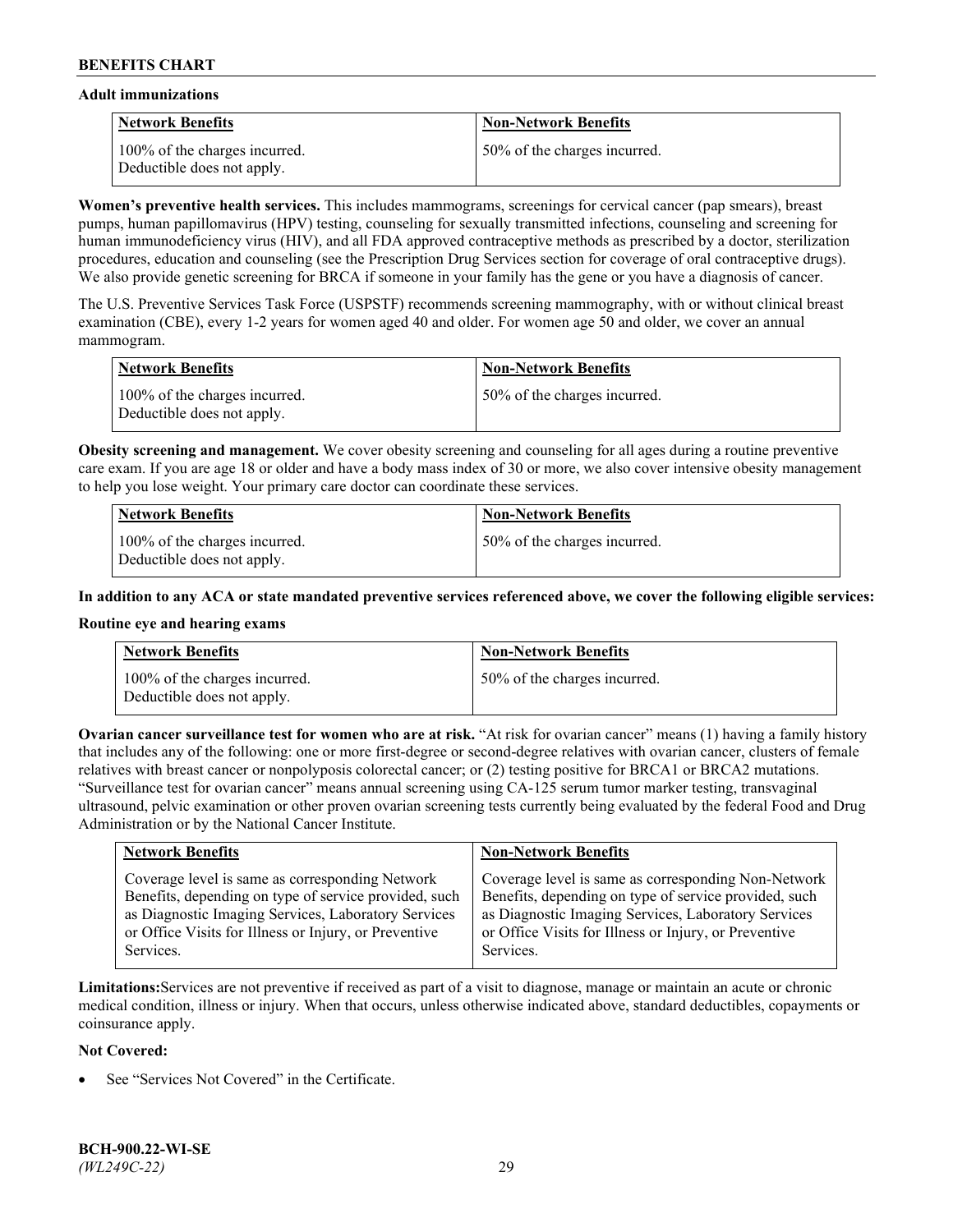# **TELEHEALTH/TELEMEDICINE SERVICES**

#### **Definitions:**

**Telehealth, Telemedicine, or Virtual Care.** This is a means of communication between a health care professional and a patient. This includes the use of secure electronic information, imaging, and communication technologies, including:

- interactive audio or audio-video
- interactive audio with store-and-forward technology
- chat-based and email-based systems
- physician-to-physician consultation
- patient education
- data transmission
- data interpretation
- digital diagnostics (algorithm-enabled diagnostic support)
- digital therapeutics (the use of personal health devices and sensors, either alone or in combination with conventional drug therapies, for disease prevention and management)

#### Services can be delivered:

Synchronously: the patient and health care professional are engaging with one another at the same time; or Asynchronously: the patient and health care professional engage with each other at different points in time.

**Telephone Visits.** Live, synchronous, interactive encounters over the telephone between a patient and a healthcare provider.

**E-visit or chat-based visits.** Asynchronous online or mobile app encounters to discuss a patient's personal health information, vital signs, and other physiologic data or diagnostic images. The healthcare provider reviews and delivers a consultation, diagnosis, prescription or treatment plan after reviewing the patient's visit information.

**Virtuwell®.** This is an online service for you to receive a diagnosis and treatment for certain conditions, such as a cold, flu, ear pain and sinus infections. You may access the Virtuwell website at [virtuwell.com.](https://www.virtuwell.com/)

**Video Visits.** Live, synchronous, interactive encounters using secure web-based video between a patient and a healthcare provider.

#### **Covered Services:**

The Plan covers the following methods of receiving care for services that would be eligible under the Plan if the service were provided in person.

## **Scheduled telephone visits**

| <b>Network Benefits</b>                                                    | <b>Non-Network Benefits</b>  |
|----------------------------------------------------------------------------|------------------------------|
| 100% of the charges incurred, subject to a<br>copayment of \$15 per visit. | 50% of the charges incurred. |

#### **E-visits**

#### **Access to online care through Virtuwell at [virtuwell.com](https://www.virtuwell.com/)**

| <b>Network Benefits</b>       | <b>Non-Network Benefits</b> |
|-------------------------------|-----------------------------|
| 100% of the charges incurred. | Not applicable.             |

#### **All other E-visits**

| <b>Network Benefits</b>                                                    | <b>Non-Network Benefits</b>  |
|----------------------------------------------------------------------------|------------------------------|
| 100% of the charges incurred, subject to a<br>copayment of \$15 per visit. | 50% of the charges incurred. |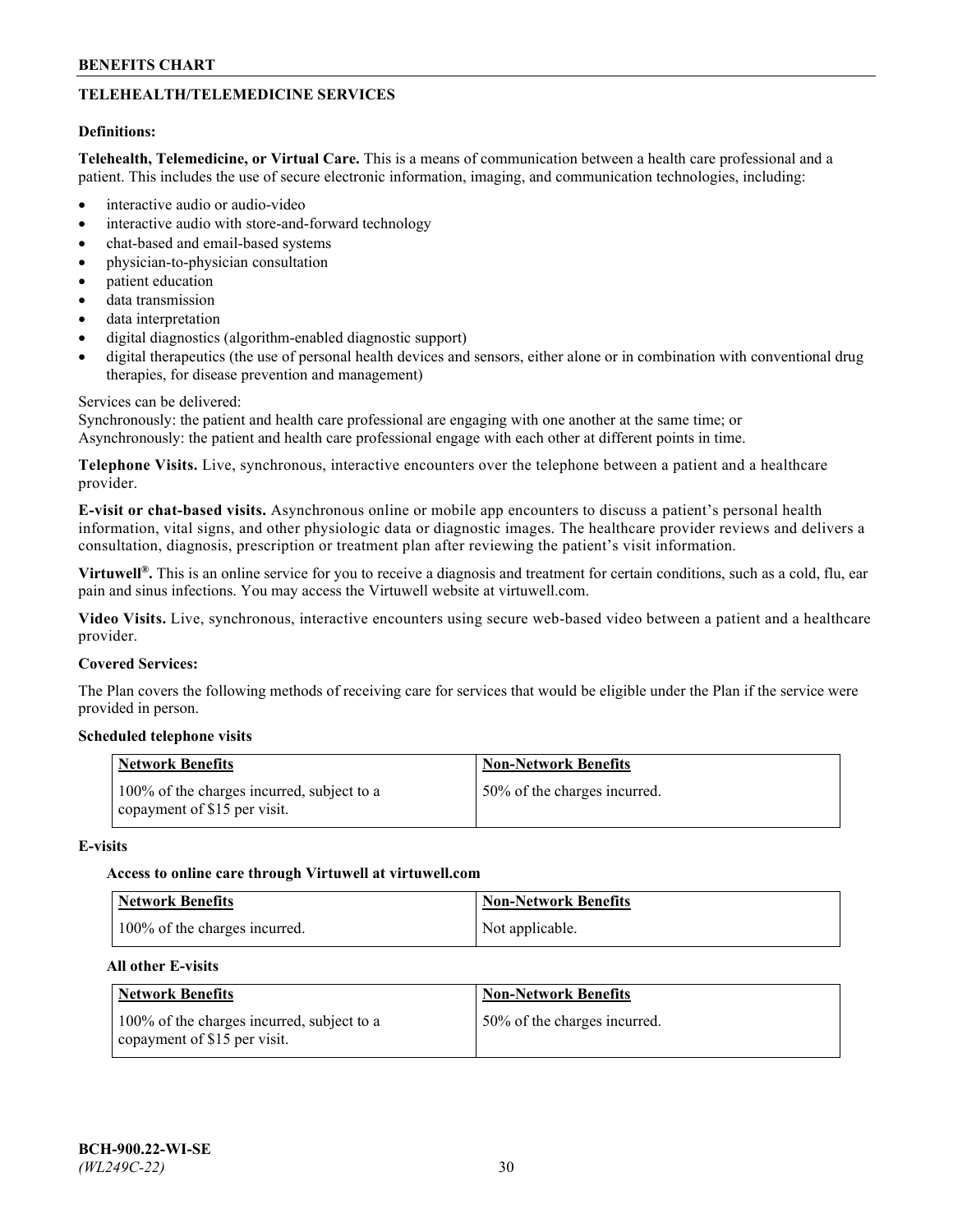## **Video visits**

| <b>Network Benefits</b>                                      | <b>Non-Network Benefits</b>                            |
|--------------------------------------------------------------|--------------------------------------------------------|
| Coverage level is same as corresponding Network              | Coverage level is same as corresponding Non-           |
| Benefits, depending on type of service provided, such as     | Network Benefits, depending on type of service         |
| Office Visits for Illness or Injury, Inpatient or Outpatient | provided, such as Office Visits for Illness or Injury, |
| Hospital Services.                                           | Inpatient or Outpatient Hospital Services.             |

### **Not Covered:**

See "Services Not Covered" in the Certificate.

## **TRANSPLANT SERVICES**

### **Applicable Definitions:**

**Autologous.** This is when the source of cells is from the individual's own marrow or stem cells.

**Allogeneic.** This is when the source of cells is from a related or unrelated donor's marrow or stem cells.

**Allogeneic Bone Marrow Transplant.** This is when the bone marrow is harvested from the related or unrelated donor and stored. The patient undergoes treatment which includes tumor ablation with high-dose chemotherapy and/or radiation. The bone marrow is reinfused (transplanted).

**Autologous Bone Marrow Transplant.** This is when the bone marrow is harvested from the individual and stored. The patient undergoes treatment which includes tumor ablation with high-dose chemotherapy and/or radiation. The bone marrow is reinfused (transplanted).

**Autologous/Allogeneic Stem Cell Support.** This is a treatment process that includes stem cell harvest from either bone marrow or peripheral blood, tumor ablation with high-dose chemotherapy and/or radiation, stem cell reinfusion, and related care. Autologous/allogeneic bone marrow transplantation and high dose chemotherapy with peripheral stem cell rescue/support are considered to be autologous/allogeneic stem cell support.

**Designated Transplant Center.** This is any health care provider, group or association of health care providers designated by us to provide services, supplies or drugs for specified transplants for our Insureds.

**Transplant Services.** This is transplantation (including retransplants) of the human organs or tissue listed below, including all related post-surgical treatment, follow-up care and drugs and multiple transplants for a related cause. Transplant services do not include other organ or tissue transplants or surgical implantation of mechanical devices functioning as a human organ, except surgical implantation of an FDA approved Ventricular Assist Device (VAD) or total artificial heart, functioning as a temporary bridge to heart transplantation.

Prior authorization is required prior to consultation to support coordination of care and benefits.

# **Covered Services:**

We cover eligible transplant services (as defined above) while you are covered under the Certificate. Transplants that will be considered for coverage are limited to the following:

- Kidney transplants for end-stage disease.
- Cornea transplants for end-stage disease.
- Heart transplants for end-stage disease.
- Lung transplants or heart/lung transplants for: (1) primary pulmonary hypertension; (2) Eisenmenger's syndrome; (3) endstage pulmonary fibrosis; (4) alpha 1 antitrypsin disease; (5) cystic fibrosis; and (6) emphysema.
- Liver transplants for: (1) biliary atresia in children; (2) primary biliary cirrhosis; (3) post-acute viral infection (including hepatitis A, hepatitis B antigen e negative and hepatitis C) causing acute atrophy or post-necrotic cirrhosis; (4) primary sclerosing cholangitis; (5) alcoholic cirrhosis; and (6) hepatocellular carcinoma.
- Allogeneic bone marrow transplants or peripheral stem cell support associated with high dose chemotherapy for: (1) acute myelogenous leukemia; (2) acute lymphocytic leukemia; (3) chronic myelogenous leukemia; (4) severe combined immunodeficiency disease; (5) Wiskott-Aldrich syndrome; (6) aplastic anemia; (7) sickle cell anemia; (8) non-relapsed or relapsed non-Hodgkin's lymphoma; (9) multiple myeloma; and (10) testicular cancer.